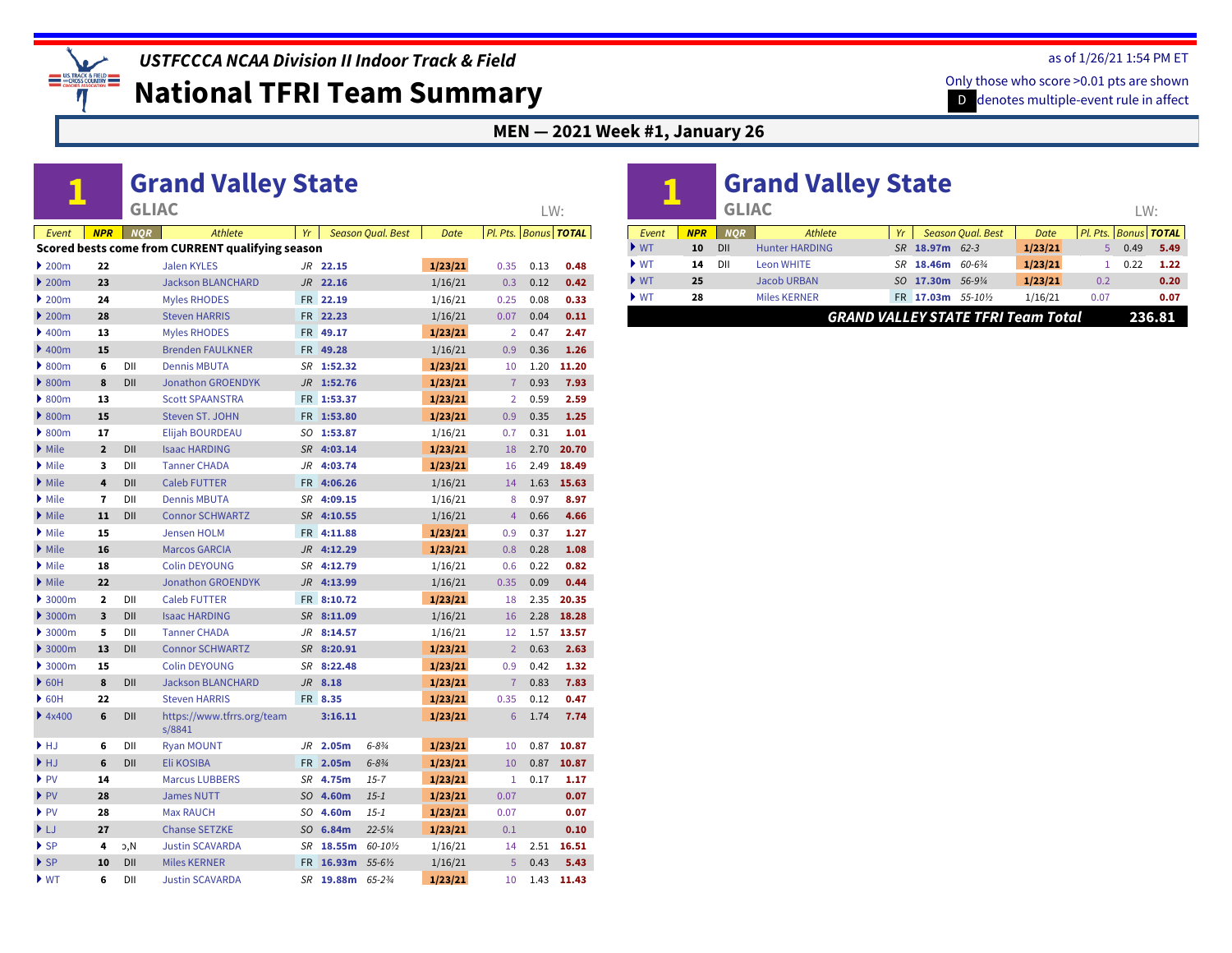

**National TFRI Team Summary**

#### **MEN — 2021 Week #1, January 26**

|                                        |       |                |              | <b>Ashland</b>                                   |           |                      |                          |                                |                |      |                      |
|----------------------------------------|-------|----------------|--------------|--------------------------------------------------|-----------|----------------------|--------------------------|--------------------------------|----------------|------|----------------------|
|                                        |       |                | <b>GLIAC</b> |                                                  |           |                      |                          |                                |                | LW:  |                      |
|                                        | Event | <b>NPR</b>     | <b>NOR</b>   | Athlete                                          | Yr        |                      | <b>Season Qual. Best</b> | <b>Date</b>                    |                |      | Pl. Pts. Bonus TOTAL |
|                                        |       |                |              | Scored bests come from CURRENT qualifying season |           |                      |                          |                                |                |      |                      |
| $\triangleright$ 60m                   |       | $\overline{a}$ | DII          | <b>Trevor BASSITT</b>                            |           | SR 6.73              |                          | $1/22/21$ D                    | 18             | 2.11 | 4.11                 |
| $\triangleright$ 60m                   |       | 4              | DII          | <b>Tim RUMAS</b>                                 |           | JR 6.76              |                          | 1/22/21                        | 14             | 1.76 | 15.76                |
| $\triangleright$ 60m                   |       | 17             |              | <b>Travis MARX</b>                               | JR        | 6.92                 |                          | 12/4/20                        | 0.7            | 0.33 | 1.03                 |
| $\blacktriangleright$ 200m             |       | $\mathbf{1}$   | D, N         | <b>Trevor BASSITT</b>                            |           | SR 20.85             |                          | 1/15/21                        | 20             | 4.47 | 24.47                |
| $\blacktriangleright$ 200m             |       | 4              |              | <b>Channing PHILLIPS</b>                         | SR        | 21.66c               | (22.04)                  | 1/22/21                        | 14             | 1.46 | 15.46                |
| $\blacktriangleright$ 200 <sub>m</sub> |       | 27             |              | <b>Travis MARX</b>                               |           | JR 22.21             |                          | 1/15/21                        | 0.1            | 0.06 | 0.16                 |
| $\rightarrow$ 400m                     |       | 8              |              | <b>Tim RUMAS</b>                                 | JR        | 48.86                |                          | 1/15/21                        | 7              | 0.80 | 7.80                 |
| $\blacktriangleright$ 400m             |       | 14             |              | <b>Keshun JONES</b>                              | <b>JR</b> | 49.18c               | (49.96)                  | 1/22/21                        | $\mathbf{1}$   | 0.46 | 1.46                 |
| $\rightarrow$ 800m                     |       | 20             |              | <b>Ian JOHNSON</b>                               | SR        | 1:54.40c $(1:56.03)$ |                          | 1/22/21                        | 0.45           | 0.16 | 0.61                 |
| $\blacktriangleright$ Mile             |       | 5              | DII          | lan JOHNSON                                      | <b>SR</b> | 4:07.26c (4:10.41)   |                          | 1/22/21                        | 12             | 1.40 | 13.40                |
| $\blacktriangleright$ Mile             |       | 19             |              | <b>Jake HALL</b>                                 | JR        | 4:13.28c $(4:16.51)$ |                          | 1/22/21                        | 0.5            | 0.17 | 0.67                 |
| $\rightarrow$ 3000m                    |       | 12             | DII          | <b>Steven KAPES</b>                              | SR        | 8:20.79c (8:26.61)   |                          | 1/22/21                        | 3              | 0.64 | 3.64                 |
| 5000m                                  |       | 9              |              | <b>Steven KAPES</b>                              | <b>SR</b> | 14:40.39             |                          | 1/15/21                        | 6              | 0.71 | 6.71                 |
| $\rightarrow$ 5000m                    |       | 17             |              | lan JOHNSON                                      | SR        | 14:52.84             |                          | 1/15/21                        | 0.7            | 0.21 | 0.91                 |
| 5000m                                  |       | 25             |              | <b>Spencer WIRICK</b>                            | SR        | 15:12.69             |                          | 1/15/21                        | 0.2            |      | 0.20                 |
| $\triangleright$ 60H                   |       | $\mathbf{1}$   | D.N          | <b>Trevor BASSITT</b>                            | <b>SR</b> | 7.70                 |                          | 1/15/21                        | 20             | 4.67 | 24.67                |
| $\triangleright$ 60H                   |       | 11             |              | <b>Travis MOORE</b>                              | SR        | 8.24                 |                          | 1/22/21                        | 4              | 0.49 | 4.49                 |
| $\triangleright$ 60H                   |       | 23             |              | <b>Cameron SHIFFLET</b>                          |           | $JR$ 8.36            |                          | 12/4/20                        | 0.3            | 0.09 | 0.39                 |
| 4x400                                  |       | 2              | DII          | https://www.tfrrs.org/team<br>s/6211             |           | 3:13.50c $(3:16.58)$ |                          | 1/22/21                        | 17             | 3.05 | 20.05                |
| $\blacktriangleright$ HJ               |       | 27             |              | <b>Storm ELSESSER</b>                            |           | JR 1.98m             | $6-6$                    | 12/4/20                        | 0.1            |      | 0.10                 |
| ▶LJ                                    |       | 13             |              | <b>Ethan TABOR</b>                               | JR        | 7.07m                | $23 - 21/2$              | 1/15/21                        | $\overline{2}$ | 0.36 | 2.36                 |
| $\blacktriangleright$ TJ               |       | 17             |              | <b>Ethan TABOR</b>                               | JR        | 14.15m               | $46 - 5\frac{1}{4}$      | 12/4/20                        | 0.7            | 0.14 | 0.84                 |
| $\blacktriangleright$ SP               |       | 19             |              | <b>David AMSTUTZ</b>                             | SR        | 16.16m               | $53 - 1/4$               | 1/22/21                        | 0.5            |      | 0.50                 |
| $\blacktriangleright$ SP               |       | 24             |              | <b>Paxton TITUS</b>                              |           | FR 15.90m            | $52 - 2$                 | 1/15/21                        | 0.25           |      | 0.25                 |
| $\blacktriangleright$ SP               |       | 27             |              | <b>Cole LAROCHE</b>                              | <b>FR</b> | 15.73m               | $51 - 7\frac{1}{4}$      | 12/4/20                        | 0.1            |      | 0.10                 |
| $\blacktriangleright$ WT               |       | 5              | DII          | <b>Brent FAIRBANKS</b>                           | SR        | 20.47m               | $67 - 2$                 | 12/4/20                        | 12             | 2.05 | 14.05                |
| $\blacktriangleright$ WT               |       | 7              | DII          | <b>Cody PATTERSON</b>                            | SR        | 19.80m               | 64-111/2                 | 1/15/21                        | 8              | 1.35 | 9.35                 |
| $\blacktriangleright$ WT               |       | 12             | DII          | <b>David AMSTUTZ</b>                             | <b>SR</b> | 18.60m               | $61 - \frac{1}{4}$       | 1/15/21                        | 3              | 0.30 | 3.30                 |
| $\blacktriangleright$ WT               |       | 13             | DII          | <b>Noah KOCH</b>                                 |           | FR 18.58m            | 60-111/2                 | 1/15/21                        | $\overline{2}$ | 0.29 | 2.29                 |
|                                        |       |                |              |                                                  |           |                      |                          | <b>ASHLAND TFRI Team Total</b> |                |      | 179.12               |

| 3                                      |                         |            | Lee (Tenn.)                                      |                |          |                             |             |      |      |                      |
|----------------------------------------|-------------------------|------------|--------------------------------------------------|----------------|----------|-----------------------------|-------------|------|------|----------------------|
|                                        |                         | <b>GSC</b> |                                                  |                |          |                             |             |      | LW:  |                      |
| Event                                  | <b>NPR</b>              | <b>NOR</b> | Athlete                                          | Yr             |          | <b>Season Qual. Best</b>    | <b>Date</b> |      |      | Pl. Pts. Bonus TOTAL |
|                                        |                         |            | Scored bests come from CURRENT qualifying season |                |          |                             |             |      |      |                      |
| 200m                                   | 11                      |            | <b>Caleb CAMPBELL</b>                            |                | SO 21.93 |                             | 1/23/21     | 4    | 0.58 | 4.58                 |
| $\blacktriangleright$ 200 <sub>m</sub> | 16                      |            | Siphosethu BOYA                                  |                | SO 22.04 |                             | 1/16/21     | 0.8  | 0.33 | 1.13                 |
| $\blacktriangleright$ 400m             | $\mathbf{1}$            | DII        | <b>Wynand DU TOIT</b>                            | SR             | 47.18    |                             | 1/23/21     | 20   | 3.40 | 23.40                |
| $\blacktriangleright$ 400m             | $\overline{\mathbf{3}}$ | DII        | Siphosethu BOYA                                  | SO.            | 48.05    |                             | 1/23/21     | 16   | 1.94 | 17.94                |
| $\blacktriangleright$ 400m             | 18                      |            | Caleb CAMPBELL                                   |                | SO 49.42 |                             | 1/23/21     | 0.6  | 0.24 | 0.84                 |
| $\blacktriangleright$ 400m             | 22                      |            | <b>Jeremiah MCCAIN</b>                           | $J$ $R$        | 49.57    |                             | 1/16/21     | 0.35 | 0.17 | 0.52                 |
| $\triangleright$ 800m                  | 5.                      | DII        | <b>Titus LAGAT</b>                               | SO.            | 1:51.97  |                             | 1/23/21     | 12   | 1.50 | 13.50                |
| $\blacktriangleright$ Mile             | $\mathbf{1}$            | D,N        | <b>Christian NOBLE</b>                           | <b>SR</b>      | 4:00.60  |                             | 1/16/21     | 20   | 3.59 | 23.59                |
| $\blacktriangleright$ Mile             | 27                      |            | <b>Titus LAGAT</b>                               | SO.            | 4:14.70  |                             | 1/16/21     | 0.1  | 0.01 | 0.11                 |
| $\triangleright$ 3000m                 | 22                      |            | <b>Caleb EAGLESON</b>                            | <b>SR</b>      | 8:28.71  |                             | 1/16/21     | 0.35 |      | 0.35                 |
| $\blacktriangleright$ 5000m            | 1                       | b,N        | <b>Christian NOBLE</b>                           | <b>SR</b>      | 13:37.39 |                             | 1/24/21     | 20   | 4.96 | 24.96                |
| $\blacktriangleright$ 5000m            | 4                       | DII        | <b>Caleb EAGLESON</b>                            | <b>SR</b>      | 14:30.81 |                             | 1/23/21     | 14   | 1.19 | 15.19                |
| $\blacktriangleright$ 5000m            | 7                       |            | <b>Dawson REED</b>                               | J <sub>R</sub> | 14:37.89 |                             | 1/23/21     | 8    | 0.84 | 8.84                 |
| $\blacktriangleright$ 5000m            | 10                      |            | <b>WILL STONE</b>                                | SO.            | 14:43.05 |                             | 1/23/21     | 5    | 0.58 | 5.58                 |
| $\blacktriangleright$ 5000m            | 11                      |            | <b>Thomas KELTON</b>                             | <b>SR</b>      | 14:44.17 |                             | 1/23/21     | 4    | 0.53 | 4.53                 |
| $\blacktriangleright$ 5000m            | 16                      |            | <b>Silas ECKENROAD</b>                           | SO             | 14:52.54 |                             | 1/23/21     | 0.8  | 0.22 | 1.02                 |
| $\blacktriangleright$ 5000m            | 18                      |            | <b>Casey GUTHERY</b>                             | JR.            | 14:54.44 |                             | 1/23/21     | 0.6  | 0.17 | 0.77                 |
| $\triangleright$ 60H                   | 28                      |            | <b>Jeremiah MCCAIN</b>                           |                | JR 8.44  |                             | 1/23/21     | 0.07 |      | 0.07                 |
| 4x400                                  | $\mathbf{1}$            | DII        | https://www.tfrrs.org/team<br>s/11310            |                | 3:13.15  |                             | 1/24/21     | 20   | 3.23 | 23.23                |
| $\blacktriangleright$ PV               | 19                      |            | <b>Daniel SURMAN</b>                             |                | SR 4.70m | $1.5 - 5$                   | 1/23/21     | 0.5  |      | 0.50                 |
|                                        |                         |            |                                                  |                |          | LEE (TENN.) TFRI Team Total |             |      |      | 170.65               |

#### as of 1/26/21 1:54 PM ET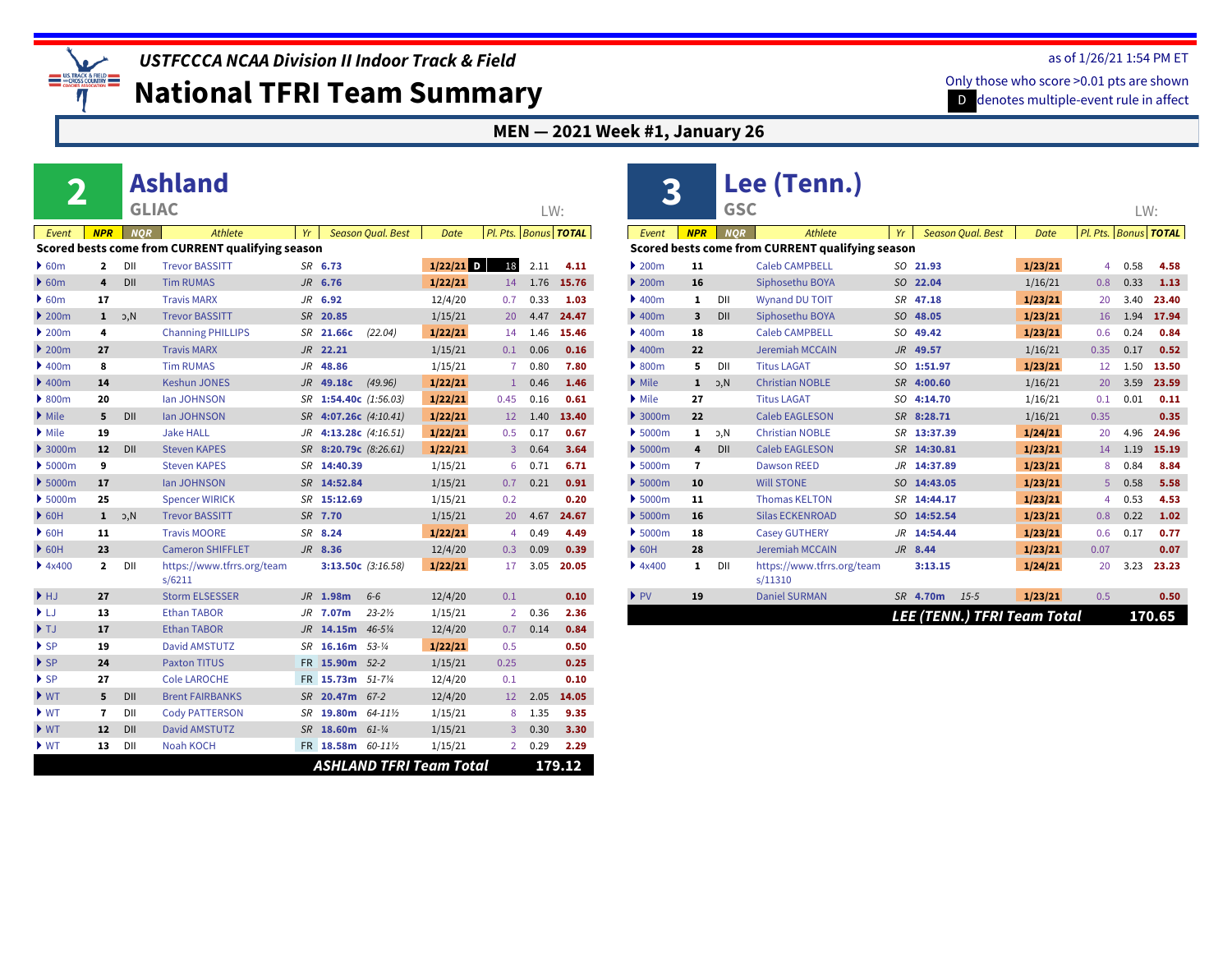*USTFCCCA NCAA Division II Indoor Track & Field*

**National TFRI Team Summary**

#### **MEN — 2021 Week #1, January 26**

|                          |                         |             | <b>Central Missouri</b>                          |           |                   |                          |                                         |               |      |                      |
|--------------------------|-------------------------|-------------|--------------------------------------------------|-----------|-------------------|--------------------------|-----------------------------------------|---------------|------|----------------------|
|                          |                         | <b>MIAA</b> |                                                  |           |                   |                          |                                         |               | LW:  |                      |
| Event                    | <b>NPR</b>              | <b>NOR</b>  | Athlete                                          | Yr        |                   | <b>Season Qual. Best</b> | Date                                    |               |      | Pl. Pts. Bonus TOTAL |
|                          |                         |             | Scored bests come from CURRENT qualifying season |           |                   |                          |                                         |               |      |                      |
| 60m                      | 13                      |             | <b>Anotnio LAY</b>                               |           | $SO$ 6.91         |                          | 1/16/21                                 | $\mathcal{P}$ | 0.40 | 2.40                 |
| 4x400                    | 16                      |             | https://www.tfrrs.org/team<br>s/1798             |           | 3:22.56           |                          | 1/16/21                                 | 0.4           |      | 0.40                 |
| DMR                      | 5                       |             | https://www.tfrrs.org/team<br>s/1798             |           |                   | 11:04.15 (11:13.17)      | 1/22/21                                 | 8             |      | 8.00                 |
| $\blacktriangleright$ HJ | 4                       | DII         | <b>Jesse MILLER</b>                              |           | SR 2.08m          | $6 - 9\frac{3}{4}$       | 1/22/21                                 | 14            | 1.64 | 15.64                |
| ▶ HJ                     | 14                      |             | <b>Trey MILLER</b>                               | JR        | 2.01m             | $6 - 7$                  | 12/4/20                                 | 1             | 0.22 | 1.22                 |
| HJ                       | 27                      |             | <b>Garrett FRANCIS</b>                           | JR.       | 1.98m             | $6-6$                    | 12/4/20                                 | 0.1           |      | 0.10                 |
| $\blacktriangleright$ PV | 1                       | Э,N         | <b>Vincent HOBBIE</b>                            | JR        | 5.23 <sub>m</sub> | $17 - 134$               | 1/22/21                                 | 20            | 4.01 | 24.01                |
| $\blacktriangleright$ PV | $\overline{2}$          | DII         | <b>Reagan ULRICH</b>                             |           | FR 5.13m          | $16 - 10$                | 1/22/21                                 | 18            | 2.96 | 20.96                |
| $\blacktriangleright$ PV | 21                      |             | <b>Jack HODGE</b>                                |           | SO 4.68m          | $15 - 4\frac{1}{4}$      | 1/22/21                                 | 0.4           |      | 0.40                 |
| ▶LJ                      | 6                       | DII         | <b>Trey MILLER</b>                               | JR        | 7.29m             | $23 - 11$                | 12/4/20                                 | 10            | 1.33 | 11.33                |
| ) LJ                     | 10                      | DII         | <b>Jesse MILLER</b>                              |           | SR 7.17m          | $23 - 6\frac{1}{4}$      | $1/16/21$ D                             | 5             | 0.69 | 2.69                 |
| $\blacktriangleright$ TJ | 6                       | DII         | <b>Jesse MILLER</b>                              |           | SR 14.80m         | 48-63/4                  | 1/16/21                                 | 10            | 1.52 | 11.52                |
| $\blacktriangleright$ TJ | 20                      |             | <b>Jeremi BARNES</b>                             | <b>SR</b> | 14.05m            | $46 - 1\%$               | 1/16/21                                 | 0.45          | 0.00 | 0.45                 |
| $\blacktriangleright$ SP | 12                      | DII         | <b>Addison SNOWBALL</b>                          | <b>FR</b> | 16.78m            | $55 - 3/4$               | 1/22/21                                 | 3             | 0.34 | 3.34                 |
| HEPT                     | 1                       | э,N         | <b>Trey MILLER</b>                               | JR        | 5,517             |                          | 12/4/20                                 | 20            | 3.60 | 23.60                |
| HEPT                     | $\overline{\mathbf{3}}$ | DII         | <b>Garrett FRANCIS</b>                           |           | JR 5,164          |                          | 12/4/20                                 | 16            | 2.51 | 18.51                |
| HEPT                     | 5                       |             | <b>Calaway MCQUEENY</b>                          |           | SR 4,641          |                          | 12/4/20                                 | 12            | 1.32 | 13.32                |
| HEPT                     | $\overline{7}$          |             | <b>Trent DAVIS</b>                               |           | JR 4,607          |                          | 12/4/20                                 | 8             | 1.24 | 9.24                 |
|                          |                         |             |                                                  |           |                   |                          | <b>CENTRAL MISSOURI TFRI Team Total</b> |               |      | 167.13               |

|                                        |                         |             | <b>Northwest Missouri</b>                        |                |             |                          |         |                      |       |        |
|----------------------------------------|-------------------------|-------------|--------------------------------------------------|----------------|-------------|--------------------------|---------|----------------------|-------|--------|
| 5                                      |                         | <b>MIAA</b> |                                                  |                |             |                          |         |                      | LW:   |        |
| Event                                  | <b>NPR</b>              | <b>NOR</b>  | Athlete                                          | Yr             |             | <b>Season Qual. Best</b> | Date    | Pl. Pts. Bonus TOTAL |       |        |
|                                        |                         |             | Scored bests come from CURRENT qualifying season |                |             |                          |         |                      |       |        |
| $\triangleright$ 60m                   | 8                       |             | <b>Gavyn MONDAY</b>                              |                | SO 6.88     |                          | 1/22/21 | 7                    | 0.63  | 7.63   |
| 60m                                    | 30                      |             | <b>Caelon HARKEY</b>                             | <b>SR</b>      | 6.97        |                          | 1/16/21 | 0.02                 | 0.04  | 0.06   |
| $\blacktriangleright$ 200 <sub>m</sub> | $\overline{\mathbf{3}}$ |             | <b>Gavyn MONDAY</b>                              | SO.            | 21.65       |                          | 1/22/21 | 16                   | 1.50  | 17.50  |
| $\geq 200m$                            | 19                      |             | <b>Caelon HARKEY</b>                             | <b>SR</b>      | 22.07       |                          | 1/16/21 | 0.5                  | 0.26  | 0.76   |
| $\blacktriangleright$ 400m             | 4                       | DII         | <b>Caelon HARKEY</b>                             | SR             | 48.29       |                          | 1/22/21 | 14                   | 1.55  | 15.55  |
| $\blacktriangleright$ 400m             | 11                      |             | <b>RJ WILLIAMS</b>                               | $J\mathcal{R}$ | 49.07       |                          | 1/22/21 | $\overline{4}$       | 0.58  | 4.58   |
| $\blacktriangleright$ 400m             | 12                      |             | <b>Abdelrahim MAHGOUB</b>                        | JR.            | 49.12       |                          | 1/16/21 | 3                    | 0.53  | 3.53   |
| $\triangleright$ 800m                  | 8                       | DII         | <b>Abdelrahim MAHGOUB</b>                        | J <sub>R</sub> | 1:52.76     |                          | 1/22/21 | $\overline{7}$       | 0.93  | 7.93   |
| $\triangleright$ 800m                  | 10                      | DII         | <b>Jake NORRIS</b>                               | $J\mathcal{R}$ | 1:52.90     |                          | 1/22/21 | 5                    | 0.85  | 5.85   |
| $\blacktriangleright$ Mile             | 6                       | DII         | <b>Jake NORRIS</b>                               | <b>JR</b>      | 4:08.54     |                          | 1/16/21 | 10                   | 1.11  | 11.11  |
| $\blacktriangleright$ Mile             | 9                       | DII         | <b>Reece SMITH</b>                               | SΟ             | 4:09.95     |                          | 1/16/21 | 6                    | 0.79  | 6.79   |
| $\blacktriangleright$ 3000m            | 8                       | DII         | <b>Reece SMITH</b>                               | SO             | 8:18.35     |                          | 1/22/21 | $\overline{7}$       | 0.96  | 7.96   |
| $\blacktriangleright$ 5000m            | 21                      |             | <b>Mike LAGAT</b>                                | .JR            | 14:58.34    |                          | 1/22/21 | 0.4                  | 0.08  | 0.48   |
| $\blacktriangleright$ 5000m            | 22                      |             | <b>Jacob NKAMASIAI</b>                           | J <sub>R</sub> | 14:58.58    |                          | 1/22/21 | 0.35                 | 0.07  | 0.42   |
| $\blacktriangleright$ 5000m            | 23                      |             | Fedrick KIPYEGO                                  |                | SO 15:01.80 |                          | 1/22/21 | 0.3                  |       | 0.30   |
| 4x400                                  | $\overline{\mathbf{3}}$ | DII         | https://www.tfrrs.org/team<br>s/1874             |                | 3:14.04     |                          | 1/22/21 | 14                   | 2.77  | 16.77  |
| $\triangleright$ DMR                   | $\mathbf{1}$            | DII         | https://www.tfrrs.org/team<br>s/1874             |                | 9:49.43     |                          | 1/22/21 | 20                   | 15.93 | 35.93  |
| HJ                                     | 5                       | DII         | <b>Blake MORGAN</b>                              | SO.            | 2.07m       | $6 - 9\frac{1}{2}$       | 1/22/21 | 12                   | 1.32  | 13.32  |
| $\blacktriangleright$ PV               | 19                      |             | <b>Ian RICHMOND</b>                              | JR.            | 4.70m       | $15 - 5$                 | 1/16/21 | 0.5                  |       | 0.50   |
| $\blacktriangleright$ PV               | 27                      |             | <b>Addie EDWARDS</b>                             |                | FR 4.64m    | $15 - 2\frac{3}{4}$      | 1/22/21 | 0.1                  |       | 0.10   |
|                                        |                         |             | <b>NORTHWEST MISSOURI TFRI Team Total</b>        |                |             |                          |         |                      |       | 157.06 |

#### as of 1/26/21 1:54 PM ET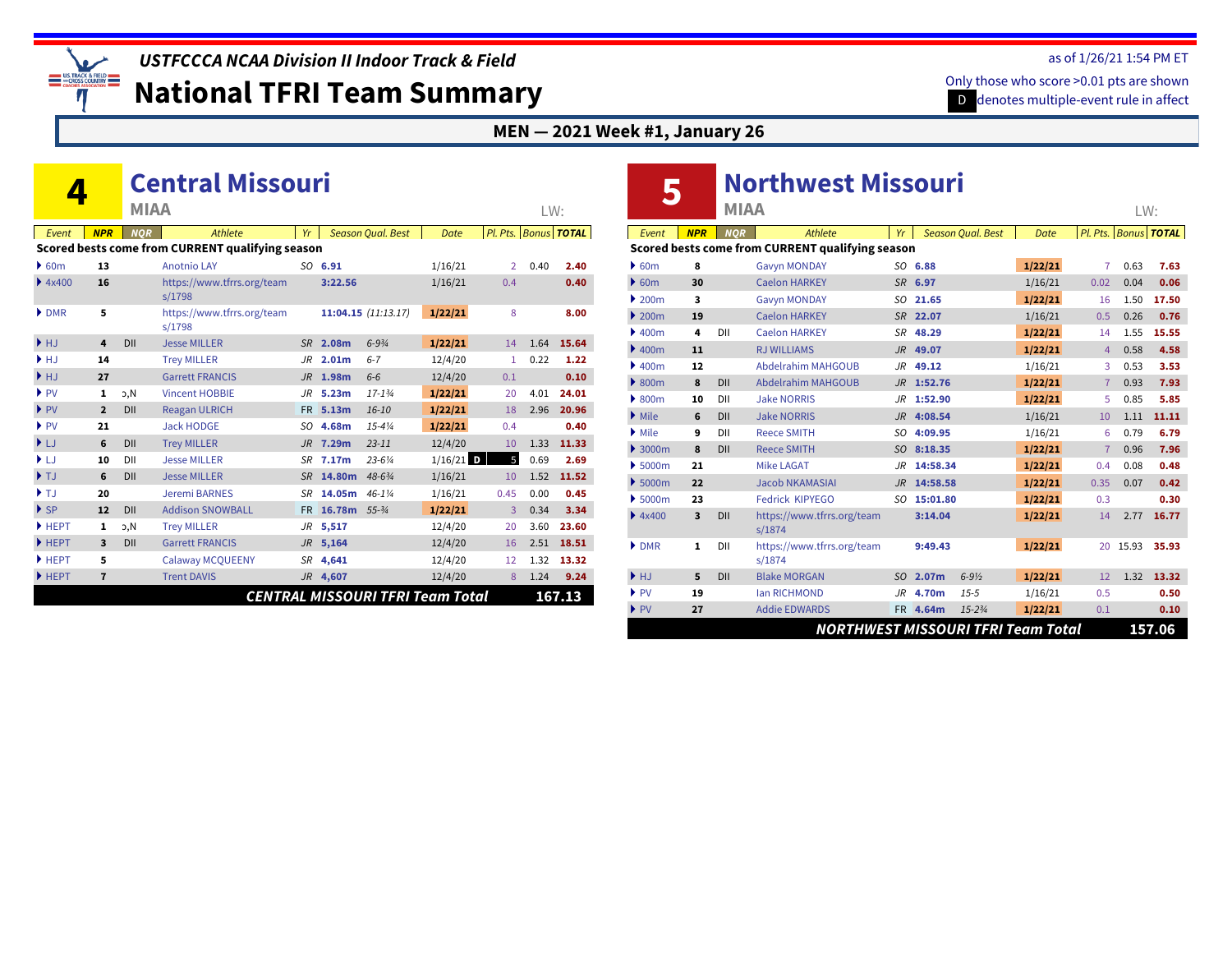

**National TFRI Team Summary**

#### **MEN — 2021 Week #1, January 26**

|                          |                |            | <b>West Texas A&amp;M</b>                        |                |          |                          |                                |                          |      |        |
|--------------------------|----------------|------------|--------------------------------------------------|----------------|----------|--------------------------|--------------------------------|--------------------------|------|--------|
|                          |                |            | <b>Lone Star</b>                                 |                |          |                          |                                |                          | LW:  |        |
| Event                    | <b>NPR</b>     | <b>NOR</b> | Athlete                                          | Yr             |          | <b>Season Qual. Best</b> | Date                           | Pl. Pts.   Bonus   TOTAL |      |        |
|                          |                |            | Scored bests come from CURRENT qualifying season |                |          |                          |                                |                          |      |        |
| 60m                      | 1              | И, с       | <b>Benjamin AZAMATI</b>                          |                | SO 6.62c | (6.60A)                  | 1/16/21                        | 20                       | 3.41 | 23.41  |
| 60m                      | 5              | DII        | <b>Desmond ARYEE</b>                             | SO.            | 6.81c    | (6.79A)                  | 1/16/21                        | 12                       | 1.19 | 13.19  |
| 60m                      | 11             |            | <b>Tyrin LEWIS</b>                               | <b>SR</b>      | 6.89c    | (6.87A)                  | 1/16/21                        | 4                        | 0.55 | 4.55   |
| $\rightarrow$ 800m       | $\overline{2}$ | DII        | <b>Butare RUGENERWA</b>                          | $J_{R}$        |          | 1:51.17c $(1:51.49A)$    | 1/16/21                        | 18                       | 2.19 | 20.19  |
| $\rightarrow$ 800m       | 4              | DII        | <b>Arnaud TAKI</b>                               | <b>SR</b>      |          | 1:51.45c (1:51.77A)      | 1/16/21                        | 14                       | 1.95 | 15.95  |
| 3000m                    | 19             |            | <b>Ezekiel KIPCHIRCHIR</b>                       | <b>SR</b>      |          | 8:25.12c (8:31.28A)      | 1/16/21                        | 0.5                      | 0.19 | 0.69   |
| $\triangleright$ 60H     | 3              | DII        | <b>Tyrin LEWIS</b>                               | <b>SR</b>      | 7.93c    | (7.91A)                  | 1/16/21                        | 16                       | 2.54 | 18.54  |
| $\triangleright$ 60H     | 4              | DII        | <b>Jahmaal WILSON</b>                            | SO.            | 8.07c    | (8.05A)                  | 1/16/21                        | 14                       | 1.47 | 15.47  |
| 4x400                    | 17             |            | https://www.tfrrs.org/team<br>s/27355            |                | 3:23.31  |                          | 1/16/21                        | 0.3                      |      | 0.30   |
| HJ                       | 9              | DII        | <b>Guillaume DEVRIES</b>                         | <b>SR</b>      | 2.04m    | $6 - 8\frac{1}{4}$       | 1/16/21                        | 6                        | 0.66 | 6.66   |
| $\blacktriangleright$ TJ | 18             |            | <b>Jeremy SHUMAKER</b>                           | SR             | 14.13m   | $46 - 4\frac{1}{4}$      | 1/16/21                        | 0.6                      | 0.11 | 0.71   |
| $\blacktriangleright$ SP | 21             |            | <b>Ray DIXON</b>                                 | $J\mathcal{R}$ | 16.03m   | $52 - 7\frac{1}{4}$      | 1/16/21                        | 0.4                      |      | 0.40   |
| $\blacktriangleright$ WT | 19             | DII        | <b>Ray DIXON</b>                                 | .JR            | 18.04m   | 59-21/4                  | 1/16/21                        | 0.5                      |      | 0.50   |
|                          |                |            |                                                  |                |          |                          | WEST TEXAS A&M TFRI Team Total |                          |      | 120.55 |
|                          |                |            |                                                  |                |          |                          |                                |                          |      |        |

|                                        |                |            | <b>Texas A&amp;M-Commerce</b><br>Lone Star       |                |                   |                          |             |                | LW:  |                          |
|----------------------------------------|----------------|------------|--------------------------------------------------|----------------|-------------------|--------------------------|-------------|----------------|------|--------------------------|
| Event                                  | <b>NPR</b>     | <b>NOR</b> | Athlete                                          | Yr             |                   | <b>Season Oual, Best</b> | <b>Date</b> |                |      | Pl. Pts.   Bonus   TOTAL |
|                                        |                |            | Scored bests come from CURRENT qualifying season |                |                   |                          |             |                |      |                          |
| $\triangleright$ 60m                   | 6              | DII        | <b>Lamarion ARNOLD</b>                           |                | SR 6.82           |                          | 1/16/21     | 10             | 1.08 | 11.08                    |
| $\triangleright$ 60m                   | 13             |            | <b>Delan EDWIN</b>                               |                | $JR$ 6.91         |                          | 1/16/21     | $\overline{2}$ | 0.40 | 2.40                     |
| $\blacktriangleright$ 200 <sub>m</sub> | $\overline{2}$ | DII        | <b>Lamarion ARNOLD</b>                           | SR             | 21.24             |                          | 1/16/21     | 18             | 2.99 | 20.99                    |
| $\blacktriangleright$ 200 <sub>m</sub> | 9              |            | <b>Gage MARSHALL</b>                             |                | FR 21.89          |                          | 1/16/21     | 6              | 0.68 | 6.68                     |
| $\blacktriangleright$ 200 <sub>m</sub> | 12             |            | <b>Delan EDWIN</b>                               | JR             | 21.96             |                          | 1/16/21     | 3              | 0.51 | 3.51                     |
| $\blacktriangleright$ 400m             | 24             |            | <b>Dakari HILL</b>                               | <b>JR</b>      | 49.73             |                          | 1/16/21     | 0.25           | 0.08 | 0.33                     |
| $\blacktriangleright$ 400m             | 29             |            | <b>Ian COLBERT</b>                               | SR             | 49.84             |                          | 1/16/21     | 0.05           | 0.03 | 0.08                     |
| $\blacktriangleright$ 5000m            | 27             |            | Nicodemus ROTICH                                 | <sub>SO</sub>  | 15:19.80          |                          | 1/16/21     | 0.1            |      | 0.10                     |
| $\triangleright$ 60H                   | 7              | DII        | <b>Dorian ANDREWS</b>                            | JR.            | 8.16              |                          | 1/16/21     | 8              | 0.95 | 8.95                     |
| $\triangleright$ 60H                   | 18             |            | <b>Cameron MACON</b>                             |                | $JR$ 8.32         |                          | 1/16/21     | 0.6            | 0.20 | 0.80                     |
| 4x400                                  | 8              |            | https://www.tfrrs.org/team<br>s/6289             |                | 3:18.45           |                          | 1/16/21     | 3              | 0.97 | 3.97                     |
| HJ                                     | $\mathbf{1}$   | b,N        | <b>Ushan PERERA</b>                              | FR.            | 2.21m             | $7 - 3$                  | 1/16/21     | 20             | 5.81 | 25.81                    |
| $\blacktriangleright$ HJ               | $\mathbf{z}$   | DII        | <b>Micky FERDINAND</b>                           | JR.            | 2.11m             | $6 - 11$                 | 1/16/21     | 18             | 2.60 | 20.60                    |
| HJ                                     | 12             |            | Dakari HILL                                      | J <sub>R</sub> | 2.02 <sub>m</sub> | $6 - 7\frac{1}{2}$       | 1/16/21     | $\overline{3}$ | 0.33 | 3.33                     |
| $\blacktriangleright$ PV               | 7              | DII        | <b>Micky FERDINAND</b>                           | JR.            | 4.83m             | $15 - 10$                | 1/16/21     | 8              | 0.63 | 8.63                     |
| $\triangleright$ SP                    | 28             |            | <b>Ryan AMADOR</b>                               |                | JR 15.48m 50-91/2 |                          | 1/16/21     | 0.07           |      | 0.07                     |
|                                        |                |            | TEXAS A&M-COMMERCE TFRI Team Total               |                |                   |                          |             |                |      | 117.32                   |

#### as of 1/26/21 1:54 PM ET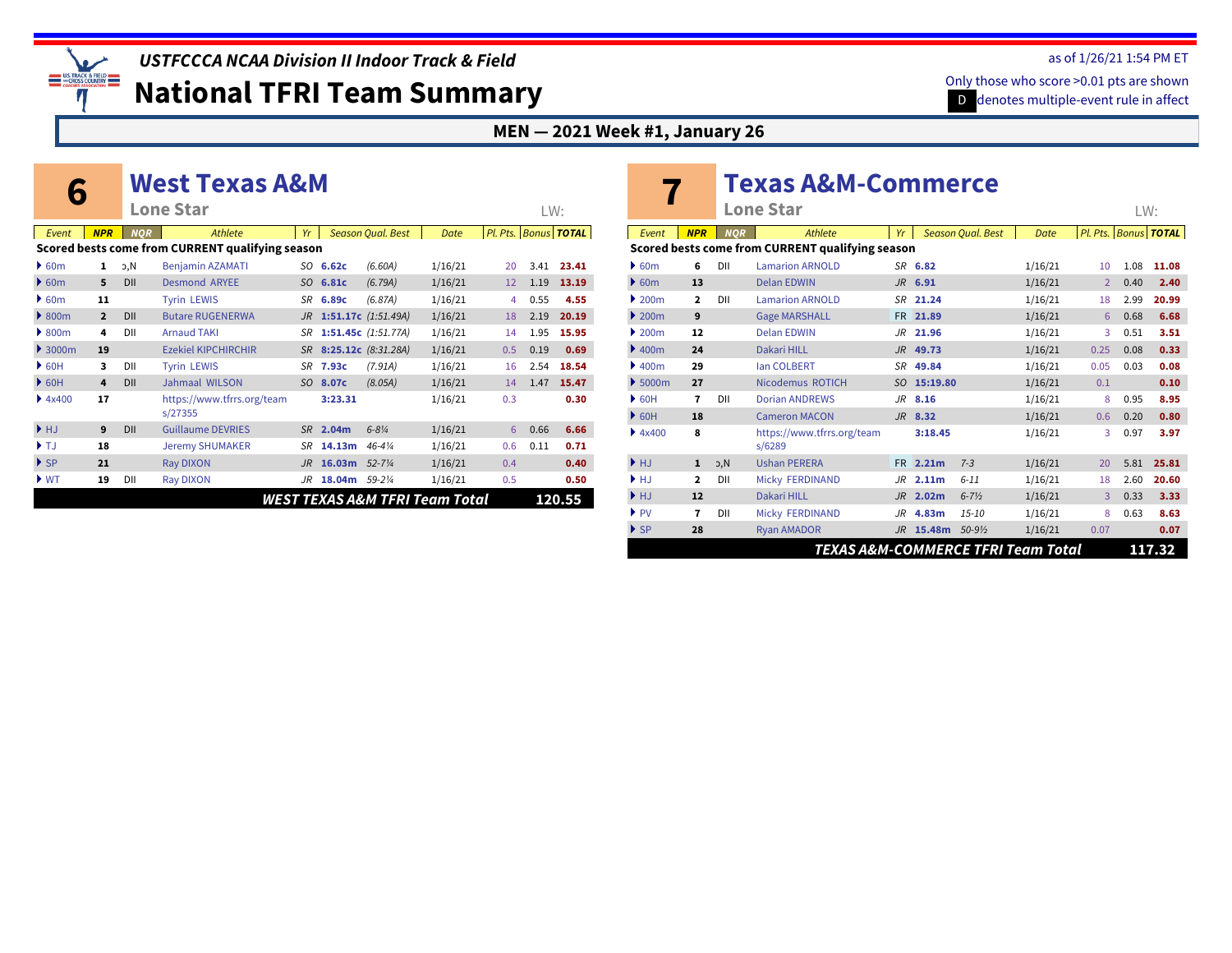

**National TFRI Team Summary**

#### **MEN — 2021 Week #1, January 26**

|                                        |                |              | <b>Findlay</b>                                   |           |                      |                          |         |                      |      |       |
|----------------------------------------|----------------|--------------|--------------------------------------------------|-----------|----------------------|--------------------------|---------|----------------------|------|-------|
|                                        |                | <b>G-MAC</b> |                                                  |           |                      |                          |         |                      | LW:  |       |
| Event                                  | <b>NPR</b>     | <b>NOR</b>   | <b>Athlete</b>                                   | Yr        |                      | <b>Season Qual. Best</b> | Date    | Pl. Pts. Bonus TOTAL |      |       |
|                                        |                |              | Scored bests come from CURRENT qualifying season |           |                      |                          |         |                      |      |       |
| $\triangleright$ 60m                   | 24             |              | <b>Xavier MARABLE</b>                            |           | JR 6.94              |                          | 12/4/20 | 0.25                 | 0.18 | 0.43  |
| $\blacktriangleright$ 200m             | 6              |              | <b>Josh VERHOFF</b>                              | SO.       | 21.85c               | (22.24)                  | 1/22/21 | 10                   | 0.79 | 10.79 |
| 200m                                   | 8              |              | <b>Xavier MARABLE</b>                            | JR        | 21.88c               | (22.27)                  | 1/16/21 | 7                    | 0.70 | 7.70  |
| $\blacktriangleright$ 200 <sub>m</sub> | 28             |              | <b>Ethan PENSANTE</b>                            | SO.       | 22.23c               | (22.62)                  | 1/22/21 | 0.07                 | 0.04 | 0.11  |
| $\blacktriangleright$ 400m             | $\overline{2}$ | DII          | <b>Xavier MARABLE</b>                            | JR        | 47.48c               | (48.23)                  | 12/4/20 | 18                   | 2.89 | 20.89 |
| $\triangleright$ 800m                  | 28             |              | <b>Gabriel FOSTER</b>                            | <b>FR</b> | 1:55.39c (1:57.04)   |                          | 12/4/20 | 0.07                 |      | 0.07  |
| 5000m                                  | 15             |              | <b>Noah FISHER</b>                               | FR.       | 14:52.13             |                          | 1/15/21 | 0.9                  | 0.23 | 1.13  |
| 4x400                                  | 11             |              | https://www.tfrrs.org/team<br>s/5659             |           | $3:20.14c$ (3:23.33) |                          | 1/22/21 | 0.9                  | 0.42 | 1.32  |
| HJ                                     | 18             |              | <b>Emanuel DURDEN</b>                            |           | SR 2.00m             | $6 - 6\frac{3}{4}$       | 1/16/21 | 0.6                  | 0.11 | 0.71  |
| HJ                                     | 18             |              | <b>Aaron COOPER</b>                              | FR.       | 2.00m                | $6 - 6\frac{3}{4}$       | 1/16/21 | 0.6                  | 0.11 | 0.71  |
| $\blacktriangleright$ HJ               | 23             |              | <b>Cameron STINE</b>                             | SO        | 1.99m                | $6 - 6\frac{1}{4}$       | 1/22/21 | 0.3                  | 0.00 | 0.30  |
| HJ                                     | 23             |              | <b>Chris COOPER</b>                              | SO.       | 1.99m                | $6 - 6\frac{1}{4}$       | 1/22/21 | 0.3                  | 0.00 | 0.30  |
| $\blacktriangleright$ PV               | 7              | DII          | <b>Gabe MAKIN</b>                                | JR        | 4.83m                | $15 - 10$                | 1/15/21 | 8                    | 0.63 | 8.63  |
| $\blacktriangleright$ PV               | 18             |              | <b>Alex MUTCHLER</b>                             | FR.       | 4.73m                | $15 - 6\frac{1}{4}$      | 1/15/21 | 0.6                  | 0.10 | 0.70  |
| $\blacktriangleright$ PV               | 24             |              | <b>Nathan BEDEL</b>                              | JR        | 4.65m                | $1.5 - 3$                | 12/4/20 | 0.25                 |      | 0.25  |
| $\blacktriangleright$ TJ               | $\mathbf{1}$   | DII          | <b>Martin ETSEY</b>                              | <b>SR</b> | 15.27m               | $50 - 1\%$               | 12/4/20 | 20                   | 3.12 | 23.12 |
| $\triangleright$ SP                    | 14             | DII          | <b>Sterling MUNGRO</b>                           | SR        | 16.72m               | 54-101/4                 | 1/22/21 | 1                    | 0.30 | 1.30  |
| $\blacktriangleright$ WT               | $\mathbf{2}$   | D,C          | <b>Sterling MUNGRO</b>                           | <b>SR</b> | 21.04m               | $69 - 1/2$               | 12/4/20 | 18                   | 2.90 | 20.90 |
|                                        |                |              |                                                  |           |                      | FINDLAY TFRI Team Total  |         |                      |      | 99.36 |

| 9                                      |                | <b>RMAC</b> | <b>UC-Colorado Springs</b>                       |                |                      |                          |             |      | LW:  |                             |
|----------------------------------------|----------------|-------------|--------------------------------------------------|----------------|----------------------|--------------------------|-------------|------|------|-----------------------------|
| Event                                  | <b>NPR</b>     | <b>NOR</b>  | Athlete                                          | Yr             |                      | <b>Season Qual. Best</b> | <b>Date</b> |      |      | Pl. Pts. Bonus <b>TOTAL</b> |
|                                        |                |             | Scored bests come from CURRENT qualifying season |                |                      |                          |             |      |      |                             |
| $\triangleright$ 60m                   | 28             |             | Brian MOSLEY JR.                                 |                | SO 6.96c             | (6.92A)                  | 1/23/21     | 0.07 | 0.07 | 0.14                        |
| $\blacktriangleright$ 200 <sub>m</sub> | 31             |             | Brian MOSLEY JR.                                 | SO.            | 22.24c               | (22.63)                  | 1/23/21     |      | 0.03 | 0.03                        |
| $\blacktriangleright$ 400m             | 25             |             | Angel LACA                                       | JR.            | 49.74c               | (50.53)                  | 12/11/20    | 0.2  | 0.08 | 0.28                        |
| $\blacktriangleright$ Mile             | 10             | DII         | <b>Evan GRAFF</b>                                | <sub>SO</sub>  |                      | 4:10.37c (4:21.82A)      | 1/23/21     | 5    | 0.70 | 5.70                        |
| $\blacktriangleright$ 3000m            | 4              | DII         | Afewerki ZERU                                    | SO.            |                      | 8:13.67c (8:38.10A)      | 1/23/21     | 14   | 1.75 | 15.75                       |
| $\triangleright$ 60H                   | 27             |             | Ziare JACKSON                                    | SO.            | 8.41c                | (8.37A)                  | 1/23/21     | 0.1  |      | 0.10                        |
| 4x400                                  | 13             |             | https://www.tfrrs.org/team<br>s/1916             |                | 3:20.98c $(3:24.18)$ |                          | 1/23/21     | 0.7  | 0.23 | 0.93                        |
| HJ                                     | 9              | DII         | <b>Skye CICCARELLI</b>                           | SO.            | 2.04m                | $6 - 8\frac{1}{4}$       | 1/23/21     | 6    | 0.66 | 6.66                        |
| ▶ HJ                                   | 14             |             | <b>Tanner WALSH</b>                              | <b>SR</b>      | 2.01 <sub>m</sub>    | $6 - 7$                  | 1/23/21     | 1    | 0.22 | 1.22                        |
| $\blacktriangleright$ PV               | 24             |             | Dawson HOPKINSON                                 | <b>SR</b>      | 4.65m                | $1.5 - 3$                | 1/23/21     | 0.25 |      | 0.25                        |
| ▶ LJ                                   | 1              | D, N        | Peter ACKAH                                      | JR             | 7.75m                | $25 - 5\frac{1}{4}$      | 12/11/20    | 20   | 4.77 | 24.77                       |
| ▶Ш                                     | 9              | DII         | Dakota ABBOTT                                    | $J\mathcal{R}$ | 7.18m                | $23 - 63/4$              | 1/23/21     | 6    | 0.74 | 6.74                        |
| ▶⊔                                     | 16             |             | <b>Sam REPSHER</b>                               | JR.            | 7.00m                | $22 - 1134$              | 1/23/21     | 0.8  | 0.18 | 0.98                        |
| $\blacktriangleright$ LJ               | 21             |             | <b>Peyton TURNAGE</b>                            | SO.            | 6.95m                | $22 - 93/4$              | 1/23/21     | 0.4  | 0.05 | 0.45                        |
| $\blacktriangleright$ T.I              | $\overline{2}$ | DII         | Dakota ABBOTT                                    | JR.            | 15.24m               | $50-0$                   | 1/23/21     | 18   | 3.00 | 21.00                       |
| $\blacktriangleright$ TJ               | 10             |             | Peter ACKAH                                      | <b>JR</b>      | 14.43m               | $47 - 4\frac{1}{4}$      | 1/23/21     | 5    | 0.53 | 5.53                        |
| $\blacktriangleright$ T.I              | 12             |             | <b>Peyton TURNAGE</b>                            | SO.            | 14.30m               | $46 - 11$                | 1/23/21     | 3    | 0.35 | 3.35                        |
| $\blacktriangleright$ WT               | 24             |             | <b>Justyn LOPER</b>                              | SO.            | 17.58m 57-81/4       |                          | 1/23/21     | 0.25 |      | 0.25                        |
|                                        |                |             | <b>UC-COLORADO SPRINGS TFRI Team Total</b>       |                |                      |                          |             |      |      | 94.13                       |

#### as of 1/26/21 1:54 PM ET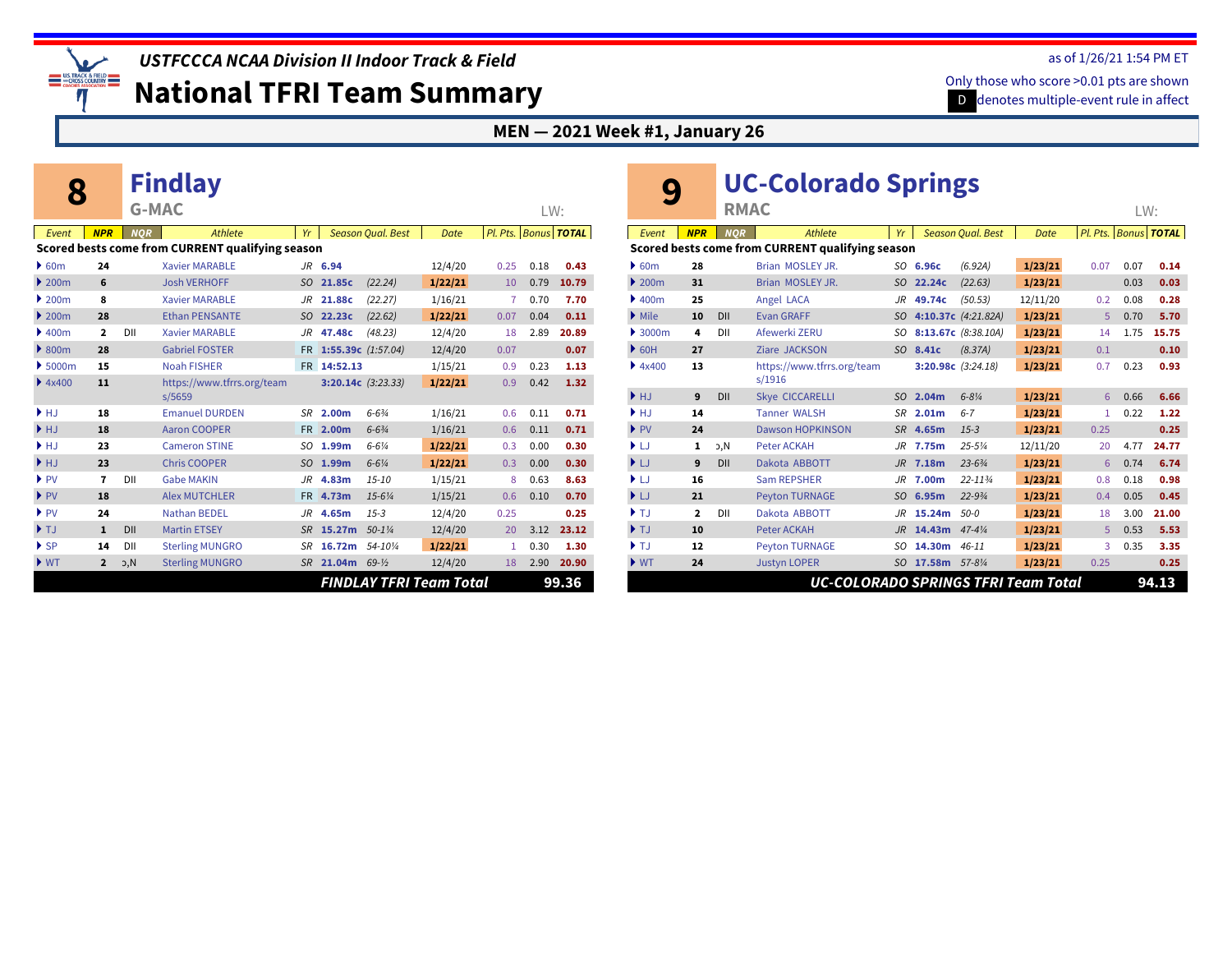

**National TFRI Team Summary**

#### **MEN — 2021 Week #1, January 26**

| 10                                     |              |              |                                                  |           |                |                          |         |                   |      |                      |
|----------------------------------------|--------------|--------------|--------------------------------------------------|-----------|----------------|--------------------------|---------|-------------------|------|----------------------|
|                                        |              | <b>G-MAC</b> |                                                  |           |                |                          |         |                   | LW:  |                      |
| Event                                  | <b>NPR</b>   | <b>NOR</b>   | <b>Athlete</b>                                   | Yr        |                | <b>Season Qual. Best</b> | Date    |                   |      | Pl. Pts. Bonus TOTAL |
|                                        |              |              | Scored bests come from CURRENT qualifying season |           |                |                          |         |                   |      |                      |
| $\triangleright$ 60m                   | 21           |              | <b>Lamont WRIGHT</b>                             |           | FR 6.93        |                          | 1/23/21 | 0.4               | 0.25 | 0.65                 |
| $\blacktriangleright$ 200 <sub>m</sub> | 13           |              | <b>Lamont WRIGHT</b>                             |           | FR 21.97c      | (22.36)                  | 1/23/21 | $\overline{2}$    | 0.49 | 2.49                 |
| $\triangleright$ 60H                   | 6            | DII          | <b>Nathaneal WILSON</b>                          |           | SR 8.15        |                          | 12/4/20 | 10                | 1.00 | 11.00                |
| $\blacktriangleright$ PV               | 13           | DII          | <b>Collin JASIN</b>                              | $J_{R}$   | 4.80m          | $15-9$                   | 12/4/20 | $\overline{2}$    | 0.42 | 2.42                 |
| ▶ LJ                                   | 5            | DII          | <b>Quincy SCOTT</b>                              | JR        | 7.32m          | $24 - \frac{1}{4}$       | 12/4/20 | 12                | 1.56 | 13.56                |
| $\blacktriangleright$ SP               | $\mathbf{1}$ | D,c          | <b>Nikolas CURTISS</b>                           | <b>SR</b> | 19.31m         | $63 - 4\frac{1}{4}$      | 12/4/20 | 20                | 3.92 | 23.92                |
| $\blacktriangleright$ SP               | 3            | И, с         | <b>Jabari BENNETT</b>                            | JR        | 18.68m         | $61 - 3\frac{1}{2}$      | 12/4/20 | 16                | 2.75 | 18.75                |
| $\blacktriangleright$ SP               | 5            | <b>DII</b>   | <b>Ralph CASPER</b>                              | <b>SR</b> | 18.28m         | 59-1134                  | 1/23/21 | $12 \overline{ }$ | 2.13 | 14.13                |
| $\blacktriangleright$ SP               | 13           | DII          | <b>Benedict DRAGHI</b>                           | JR        | 16.77m 55-1/4  |                          | 1/23/21 | $\overline{2}$    | 0.33 | 2.33                 |
| $\blacktriangleright$ WT               | 17           | <b>DII</b>   | <b>Jacob MCPHERSON</b>                           | SO.       | 18.20m         | $59 - 8\frac{1}{2}$      | 12/4/20 | 0.7               | 0.08 | 0.78                 |
| $\blacktriangleright$ WT               | 18           | DII          | <b>John CASPER</b>                               | SO.       | 18.07m 59-31/2 |                          | 1/23/21 | 0.6               | 0.01 | 0.61                 |
| $\blacktriangleright$ WT               | 21           | <b>DII</b>   | <b>Benedict DRAGHI</b>                           | JR.       | 17.87m 58-7½   |                          | 1/23/21 | 0.4               |      | 0.40                 |
|                                        |              |              |                                                  |           |                | TIFFIN TFRI Team Total   |         |                   |      | 91.04                |

| 11                       |                         |            | <b>Harding</b>                                   |         |          |                          |                                |              |                    |       |
|--------------------------|-------------------------|------------|--------------------------------------------------|---------|----------|--------------------------|--------------------------------|--------------|--------------------|-------|
|                          |                         |            | <b>Independents</b>                              |         |          |                          |                                |              | LW:                |       |
| Event                    | <b>NPR</b>              | <b>NOR</b> | Athlete                                          | Yr      |          | <b>Season Qual. Best</b> | Date                           | Pl. Pts.     | <b>Bonus TOTAL</b> |       |
|                          |                         |            | Scored bests come from CURRENT qualifying season |         |          |                          |                                |              |                    |       |
| 200m                     | 24                      |            | <b>WILL MEREDITH</b>                             |         | JR 22.19 |                          | 1/16/21                        | 0.25         | 0.08               | 0.33  |
| $\triangleright$ 60H     | 18                      |            | <b>Dakarai BUSH</b>                              |         | SO 8.32  |                          | 1/16/21                        | 0.6          | 0.20               | 0.80  |
| 4x400                    | 7                       |            | https://www.tfrrs.org/team<br>s/1850             |         | 3:17.61  |                          | 1/16/21                        | 4            | 1.24               | 5.24  |
| DMR                      | $\overline{2}$          |            | https://www.tfrrs.org/team<br>s/1850             |         |          | 10:35.63 (10:44.26)      | 1/22/21                        | 17           | 2.34               | 19.34 |
| $\blacktriangleright$ PV | $\overline{\mathbf{2}}$ | DII        | <b>Dorian CHAIGNEAU</b>                          |         | FR 5.13m | $16 - 10$                | 1/22/21                        | 18           | 2.96               | 20.96 |
| $\blacktriangleright$ PV | $\overline{7}$          | DII        | <b>Alex HINDMAN</b>                              | $J_{R}$ | 4.83m    | $15 - 10$                | 1/22/21                        | 8            | 0.63               | 8.63  |
| $\blacktriangleright$ PV | 14                      |            | <b>Ben FERRIS</b>                                | SO.     | 4.75m    | $1.5 - 7$                | 1/16/21                        | 1            | 0.17               | 1.17  |
| $\blacktriangleright$ PV | 14                      |            | <b>Jonathon WALL</b>                             | SO.     | 4.75m    | $15 - 7$                 | 1/16/21                        | $\mathbf{1}$ | 0.17               | 1.17  |
| $\blacktriangleright$ PV | 21                      |            | <b>Austin PARRISH</b>                            | SR      | 4.68m    | $15 - 4\frac{1}{4}$      | 1/22/21                        | 0.4          |                    | 0.40  |
| $H$ HEPT                 | 4                       |            | <b>Matt HIPSHIRE</b>                             |         | SR 4,681 |                          | 1/15/21                        | 14           | 1.40               | 15.40 |
| HEPT                     | 17                      |            | <b>Moses RIVERA</b>                              |         | JR 3,675 |                          | 1/15/21                        | 0.7          | 0.00               | 0.70  |
|                          |                         |            |                                                  |         |          |                          | <b>HARDING TFRI Team Total</b> |              |                    | 74.17 |

#### **[CSU Pueblo](https://www.tfrrs.org/teams/27057) 12 RMAC** *Event NPR NQR Athlete Yr Season Qual. Best Date Pl. Pts. Bonus TOTAL* LW: **Scored bests come from CURRENT qualifying season** } [800m](http://www.ustfccca.org/team-rankings-polls-central/polls-rankings-hub?coll=10582&event=6) NCAA DII Prov, **3** [Nathan HOOD](https://www.tfrrs.org/athletes/7482725) *JR* **[1:51.27c](https://www.tfrrs.org/results/66313)** *(1:53.89A)* **1/23/21** 16 2.10 **18.10** } [60H](http://www.ustfccca.org/team-rankings-polls-central/polls-rankings-hub?coll=10582&event=13) **12** [Carl SCHMIDT](https://www.tfrrs.org/athletes/7482732) FR **[8.26c](https://www.tfrrs.org/results/66313)** *(8.22A)* **1/23/21** 3 0.38 **3.38** [4x400](http://www.ustfccca.org/team-rankings-polls-central/polls-rankings-hub?coll=10582&event=19) [https://www.tfrrs.org/team](https://www.tfrrs.org/teams/27057) } **18 [3:23.33c](https://www.tfrrs.org/results/66313)** *(3:26.57)* **1/23/21** 0.2 **0.20** s/27057 } [HJ](http://www.ustfccca.org/team-rankings-polls-central/polls-rankings-hub?coll=10582&event=21) **14** [Terrell JOHNSON](https://www.tfrrs.org/athletes/7482727) FR **[2.01m](https://www.tfrrs.org/results/66313)** *6-7* **1/23/21** 1 0.22 **1.22** } [LJ](http://www.ustfccca.org/team-rankings-polls-central/polls-rankings-hub?coll=10582&event=23) **18** [Carl SCHMIDT](https://www.tfrrs.org/athletes/7482732) FR **[6.98m](https://www.tfrrs.org/results/66313)** *22-10¾* **1/23/21** 0.6 0.13 **0.73** } SP [NCAA](http://www.ustfccca.org/team-rankings-polls-central/polls-rankings-hub?coll=10582&event=25) DII Auto,NCAA DII Prov, **2** [Nathaniel MILLER](https://www.tfrrs.org/athletes/6538347) *JR* **[18.94m](https://www.tfrrs.org/results/66313)** *62-1¾* **1/23/21** 18 3.23 **21.23** } [SP](http://www.ustfccca.org/team-rankings-polls-central/polls-rankings-hub?coll=10582&event=25) NCAA DII Prov, **6** [Justin JENKS](https://www.tfrrs.org/athletes/6979636) *SO* **[17.50m](https://www.tfrrs.org/results/66313)** *57-5* **1/23/21** 10 1.13 **11.13** *CSU PUEBLO TFRI Team Total* **55.99**

### **13** [Neb.-Kearney](https://www.tfrrs.org/teams/1810)

|                            |                | MIAA       |                                                  |     |                       |                          |                              |      | LW:  |                          |
|----------------------------|----------------|------------|--------------------------------------------------|-----|-----------------------|--------------------------|------------------------------|------|------|--------------------------|
| Event                      | <b>NPR</b>     | <b>NOR</b> | Athlete                                          | Yr  |                       | <b>Season Qual. Best</b> | <b>Date</b>                  |      |      | Pl. Pts.   Bonus   TOTAL |
|                            |                |            | Scored bests come from CURRENT qualifying season |     |                       |                          |                              |      |      |                          |
| $\triangleright$ 800m      | 1              | DII        | <b>Wes FERGUSON</b>                              |     | FR 1:50.60            |                          | 1/22/21                      | 20   | 2.69 | 22.69                    |
| $\triangleright$ 800m      | $\overline{1}$ | DII        | <b>Seth SIMONSON</b>                             |     | JR 1:52.47c (1:54.96) |                          | 12/12/20                     | 8    | 1.10 | 9.10                     |
| $\triangleright$ 800m      | 16             |            | <b>Max LINDGREN</b>                              | SR  | 1:53.82c $(1:56.34)$  |                          | 12/12/20                     | 0.8  | 0.34 | 1.14                     |
| $\triangleright$ Mile      | 20             |            | <b>Seth SIMONSON</b>                             | JR  | 4:13.37               |                          | 1/22/21                      | 0.45 | 0.16 | 0.61                     |
| $\blacktriangleright$ Mile | 29             |            | <b>Luke STUCKEY</b>                              | JR  | 4:15.94               |                          | 1/22/21                      | 0.05 |      | 0.05                     |
| $\triangleright$ 3000m     | 23             |            | <b>Ben ARENS</b>                                 |     | SO 8:28.72            |                          | 1/22/21                      | 0.3  |      | 0.30                     |
| $\triangleright$ 60H       | 30             |            | <b>Lane BERTRAND</b>                             | SO  | 8.45                  |                          | 12/12/20                     | 0.02 |      | 0.02                     |
| HJ                         | 3              | DII        | <b>Brayden SORENSEN</b>                          | SO. | 2.09m                 | $6 - 10\%$               | 12/12/20                     | 16   | 1.96 | 17.96                    |
| $\triangleright$ SP        | 16             |            | <b>Alex GORACKE</b>                              | SO. | 16.43m                | $53 - 11$                | 12/12/20                     | 0.8  | 0.11 | 0.91                     |
| $\triangleright$ SP        | 26             |            | <b>Blake SCHROEDER</b>                           | SR. | 15.81m                | $51 - 10\%$              | 12/12/20                     | 0.15 |      | 0.15                     |
| $\blacktriangleright$ WT   | 22             |            | <b>Alex GORACKE</b>                              | SO  | 17.83m                | $58-6$                   | 12/12/20                     | 0.35 |      | 0.35                     |
| $\blacktriangleright$ WT   | 26             |            | <b>Connor WIGGINS</b>                            | JR  | 17.20m                | $56 - 5\%$               | 1/22/21                      | 0.15 |      | 0.15                     |
|                            |                |            |                                                  |     |                       |                          | NEB.-KEARNEY TFRI Team Total |      |      | 53.42                    |

#### as of 1/26/21 1:54 PM ET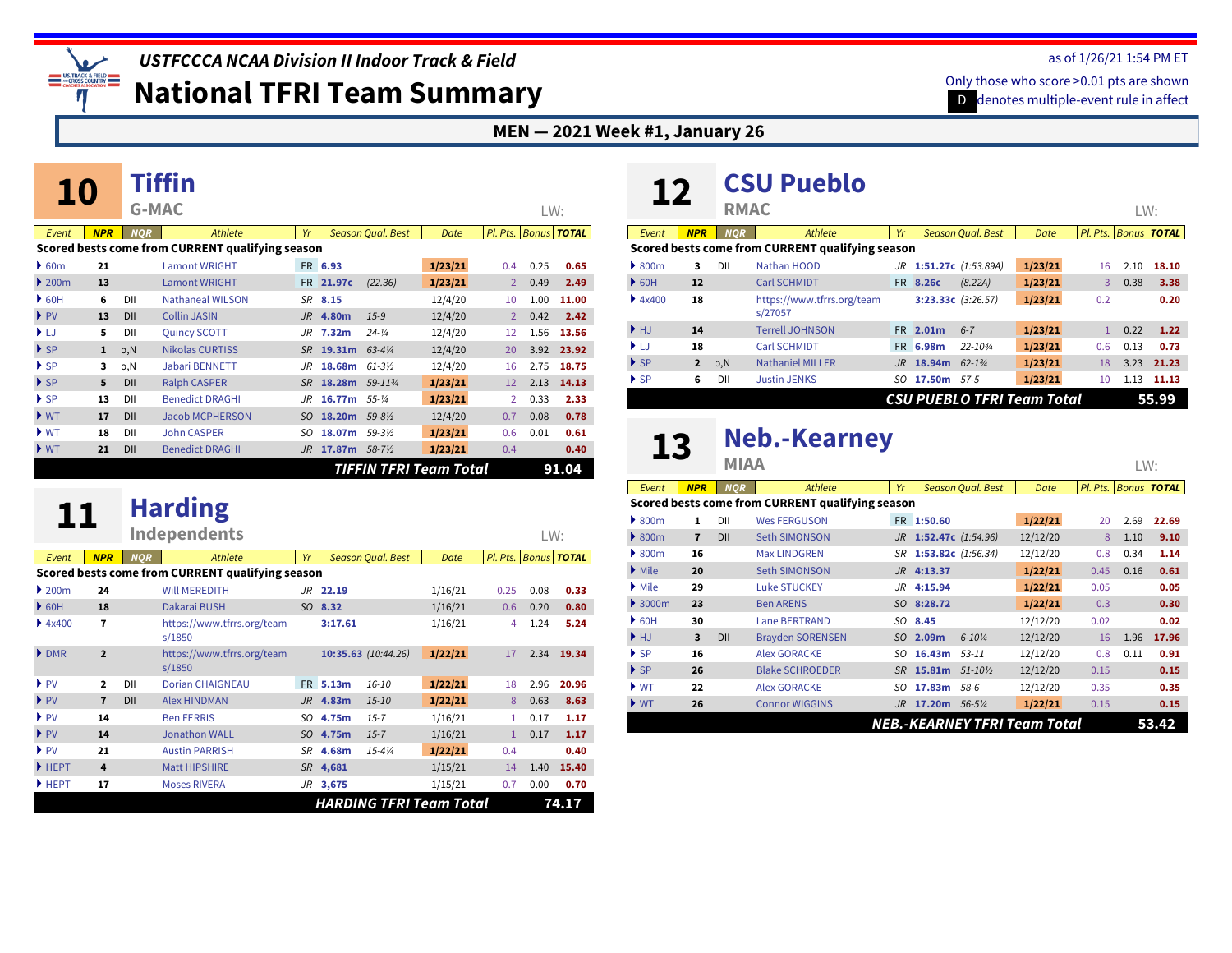**EXAMPLE 15 TRACK & FIELD**<br>CONDITION CONDITION

*USTFCCCA NCAA Division II Indoor Track & Field*

**National TFRI Team Summary**

**[Alabama-Huntsville](https://www.tfrrs.org/teams/8658) 14 GSC**

#### **MEN — 2021 Week #1, January 26**

| 14                       |                |            | Aldvania-Tiuntsynic                              |                |          |                          |         |                      |      |       |
|--------------------------|----------------|------------|--------------------------------------------------|----------------|----------|--------------------------|---------|----------------------|------|-------|
|                          |                | <b>GSC</b> |                                                  |                |          |                          |         |                      | LW:  |       |
| Event                    | <b>NPR</b>     | <b>NOR</b> | Athlete                                          | Yr             |          | <b>Season Qual. Best</b> | Date    | Pl. Pts. Bonus TOTAL |      |       |
|                          |                |            | Scored bests come from CURRENT qualifying season |                |          |                          |         |                      |      |       |
| 200m                     | 6              |            | <b>Tyrique DAVIS-GILES</b>                       |                | SR 21.85 |                          | 1/24/21 | 10                   | 0.79 | 10.79 |
| Mile                     | 26             |            | <b>Hunter NAILS</b>                              | <b>SR</b>      | 4:14.53  |                          | 1/24/21 | 0.15                 | 0.03 | 0.18  |
| 3000m                    | 16             |            | <b>Alex HERBST</b>                               | SO.            | 8:22.92  |                          | 1/16/21 | 0.8                  | 0.36 | 1.16  |
| 3000m                    | 18             |            | <b>Harold LACROIX</b>                            | JR             | 8:24.05  |                          | 1/24/21 | 0.6                  | 0.26 | 0.86  |
| 3000m                    | 20             |            | <b>Caleb BOYS</b>                                | SO.            | 8:25.63  |                          | 1/24/21 | 0.45                 | 0.15 | 0.60  |
| 3000m                    | 21             |            | Jacob BISHOP                                     | $J_{R}$        | 8:27.17  |                          | 1/24/21 | 0.4                  | 0.05 | 0.45  |
| 3000m                    | 24             |            | <b>Allan ANDERSON</b>                            | SO.            | 8:28.93  |                          | 1/16/21 | 0.25                 |      | 0.25  |
| 60H                      | $\overline{2}$ | M, C       | <b>Wilson MCCLAIN</b>                            | SO.            | 7.90     |                          | 1/16/21 | 18                   | 2.81 | 20.81 |
| 4x400                    | 10             |            | https://www.tfrrs.org/team<br>s/8658             |                | 3:19.63  |                          | 1/24/21 | 1                    | 0.58 | 1.58  |
| $\blacktriangleright$ PV | 14             |            | <b>Garrison HILL</b>                             | J <sub>R</sub> | 4.75m    | $15 - 7$                 | 1/16/21 | $\mathbf{1}$         | 0.17 | 1.17  |
| $\blacktriangleright$ PV | 30             |            | <b>Ryan COLLINS</b>                              | JR             | 4.55m    | $14 - 11$                | 1/24/21 | 0.02                 |      | 0.02  |
| ▶ LJ                     | 26             |            | <b>Cameron CLARK</b>                             | <b>SR</b>      | 6.89m    | $22 - 7\frac{1}{4}$      | 1/24/21 | 0.15                 |      | 0.15  |
| $\blacktriangleright$ SP | 9              | DII        | <b>Zach HANCOCK</b>                              | SR             | 17.11m   | 56-13/4                  | 1/16/21 | 6                    | 0.63 | 6.63  |
| $\blacktriangleright$ WT | 8              | DII        | <b>Zach HANCOCK</b>                              | <b>SR</b>      | 19.19m   | $62 - 11\frac{1}{2}$     | 1/16/21 | 7                    | 0.71 | 7.71  |
|                          |                |            | <b>ALABAMA-HUNTSVILLE TFRI Team Total</b>        |                |          |                          |         |                      |      | 52.37 |

# **15 [Pittsburg State](https://www.tfrrs.org/teams/1884)**

|                             |            | <b>MIAA</b> |                                                  |           |                   |                                 |             |                |      | LW:                      |
|-----------------------------|------------|-------------|--------------------------------------------------|-----------|-------------------|---------------------------------|-------------|----------------|------|--------------------------|
| Event                       | <b>NPR</b> | <b>NOR</b>  | <b>Athlete</b>                                   | Yr        |                   | <b>Season Qual. Best</b>        | <b>Date</b> |                |      | Pl. Pts.   Bonus   TOTAL |
|                             |            |             | Scored bests come from CURRENT qualifying season |           |                   |                                 |             |                |      |                          |
| $\triangleright$ 800m       | 19         |             | <b>Mason STRADER</b>                             | SO.       | 1:53.99           |                                 | 1/16/21     | 0.5            | 0.27 | 0.77                     |
| $\triangleright$ 800m       | 22         |             | <b>Graham HUDELSON</b>                           | SO.       | 1:54.77           |                                 | 1/16/21     | 0.35           | 0.05 | 0.40                     |
| $\triangleright$ 800m       | 23         |             | <b>Matt WILSON</b>                               | <b>SR</b> | 1:54.86           |                                 | 1/23/21     | 0.3            | 0.03 | 0.33                     |
| $\triangleright$ 800m       | 25         |             | <b>Connar SOUTHARD</b>                           | <b>SR</b> | 1:55.06           |                                 | 1/16/21     | 0.2            |      | 0.20                     |
| $\triangleright$ 800m       | 26         |             | <b>Colin WEBBER</b>                              | SR        | 1:55.16           |                                 | 1/16/21     | 0.15           |      | 0.15                     |
| $\blacktriangleright$ Mile  | 8          | DII         | <b>Mason STRADER</b>                             | SO        | 4:09.75           |                                 | 1/23/21     | $\overline{7}$ | 0.84 | 7.84                     |
| $\blacktriangleright$ Mile  | 13         |             | <b>Connar SOUTHARD</b>                           | <b>SR</b> | 4:11.59           |                                 | 1/23/21     | $\overline{2}$ | 0.43 | 2.43                     |
| $\blacktriangleright$ 5000m | 14         |             | <b>Bryce GRAHN</b>                               | <b>SR</b> | 14:48.05          |                                 | 1/16/21     | $\mathbf{1}$   | 0.34 | 1.34                     |
| $\blacktriangleright$ 5000m | 28         |             | <b>Diego CONTRERAS</b>                           | SO.       | 15:20.12          |                                 | 1/16/21     | 0.07           |      | 0.07                     |
| $\triangleright$ 60H        | 15         |             | <b>Raymond BRASS</b>                             |           | SO 8.31           |                                 | 1/16/21     | 0.9            | 0.23 | 1.13                     |
| 4x400                       | 15         |             | https://www.tfrrs.org/team<br>s/1884             |           | 3:21.11           |                                 | 1/16/21     | 0.5            | 0.21 | 0.71                     |
| $\blacktriangleright$ PV    | 5          | DII         | <b>Cameron WRIGHT</b>                            | $J$ $R$   | 5.03 <sub>m</sub> | $16-6$                          | 1/16/21     | 12             | 2.07 | 14.07                    |
| $\blacktriangleright$ PV    | 7          | DII         | <b>Cameron JOHNSON</b>                           | SO        | 4.83m             | $15 - 10$                       | 1/23/21     | 8              | 0.63 | 8.63                     |
| $\blacktriangleright$ TJ    | 24         |             | <b>Kennedy NWANERI</b>                           | <b>FR</b> | 13.82m            | $45 - 4\frac{1}{4}$             | 1/16/21     | 0.25           |      | 0.25                     |
| $\triangleright$ SP         | 11         | DII         | <b>Konner SWENSON</b>                            | JR        | 16.88m            | $5.5 - 4\frac{3}{4}$            | 1/16/21     | 4              | 0.40 | 4.40                     |
| $\blacktriangleright$ WT    | 23         |             | <b>Konner SWENSON</b>                            | <b>JR</b> | 17.73m 58-2       |                                 | 1/23/21     | 0.3            |      | 0.30                     |
| HEPT                        | 12         |             | <b>Reed MASON</b>                                |           | FR 4,180          |                                 | 1/15/21     | 3              | 0.62 | 3.62                     |
|                             |            |             |                                                  |           |                   | PITTSBURG STATE TFRI Team Total |             |                |      | 46.64                    |

# **16 [Chadron State](https://www.tfrrs.org/teams/3510)**

| Event                                  | <b>NPR</b>     | <b>NOR</b> | Athlete                                          | Yr  |           | <b>Season Oual, Best</b>             | Date    | Pl. Pts.   Bonus   TOTAL |      |       |
|----------------------------------------|----------------|------------|--------------------------------------------------|-----|-----------|--------------------------------------|---------|--------------------------|------|-------|
|                                        |                |            | Scored bests come from CURRENT qualifying season |     |           |                                      |         |                          |      |       |
| $\triangleright$ 60m                   | 8              |            | <b>Morgan FAWVER</b>                             |     | FR 6.88c  | (6.86A)                              | 1/22/21 |                          | 0.63 | 7.63  |
| $\triangleright$ 60m                   | 12             |            | <b>Brodie RODEN</b>                              | JR  | 6.90      |                                      | 1/16/21 | 3                        | 0.48 | 3.48  |
| $\blacktriangleright$ 200 <sub>m</sub> | 21             |            | <b>Morgan FAWVER</b>                             |     | FR 22.12c | (22.51)                              | 1/22/21 | 0.4                      | 0.16 | 0.56  |
| $\blacktriangleright$ 400m             | 16             |            | Osvaldo CANO                                     | SO. | 49.39c    | (50.17)                              | 1/22/21 | 0.8                      | 0.26 | 1.06  |
| $\blacktriangleright$ LJ               | 8              | DII        | Naishaun JERNIGAN                                | SO. | 7.21m     | $23 - 8$                             | 1/16/21 |                          | 0.89 | 7.89  |
| $\blacktriangleright$ T.I.             | $\overline{7}$ | DII        | Naishaun JERNIGAN                                |     | SO 14.73m | $48 - 4$                             | 1/16/21 | 8                        | 1.33 | 9.33  |
| $\blacktriangleright$ TJ               | 18             |            | <b>Derrick NWAGWU</b>                            | SO. | 14.13m    | $46 - 4\frac{1}{4}$                  | 1/22/21 | 0.6                      | 0.11 | 0.71  |
| $H$ HEPT                               | 11             |            | <b>Pete BROWN</b>                                | SO. | 4,227     |                                      | 1/22/21 | 4                        | 0.68 | 4.68  |
| $H$ HEPT                               | 18             |            | <b>Dylan SOULE</b>                               | FR. | 3,666     |                                      | 1/22/21 | 0.6                      |      | 0.60  |
|                                        |                |            |                                                  |     |           | <b>CHADRON STATE TFRI Team Total</b> |         |                          |      | 35.94 |

#### as of 1/26/21 1:54 PM ET

LW: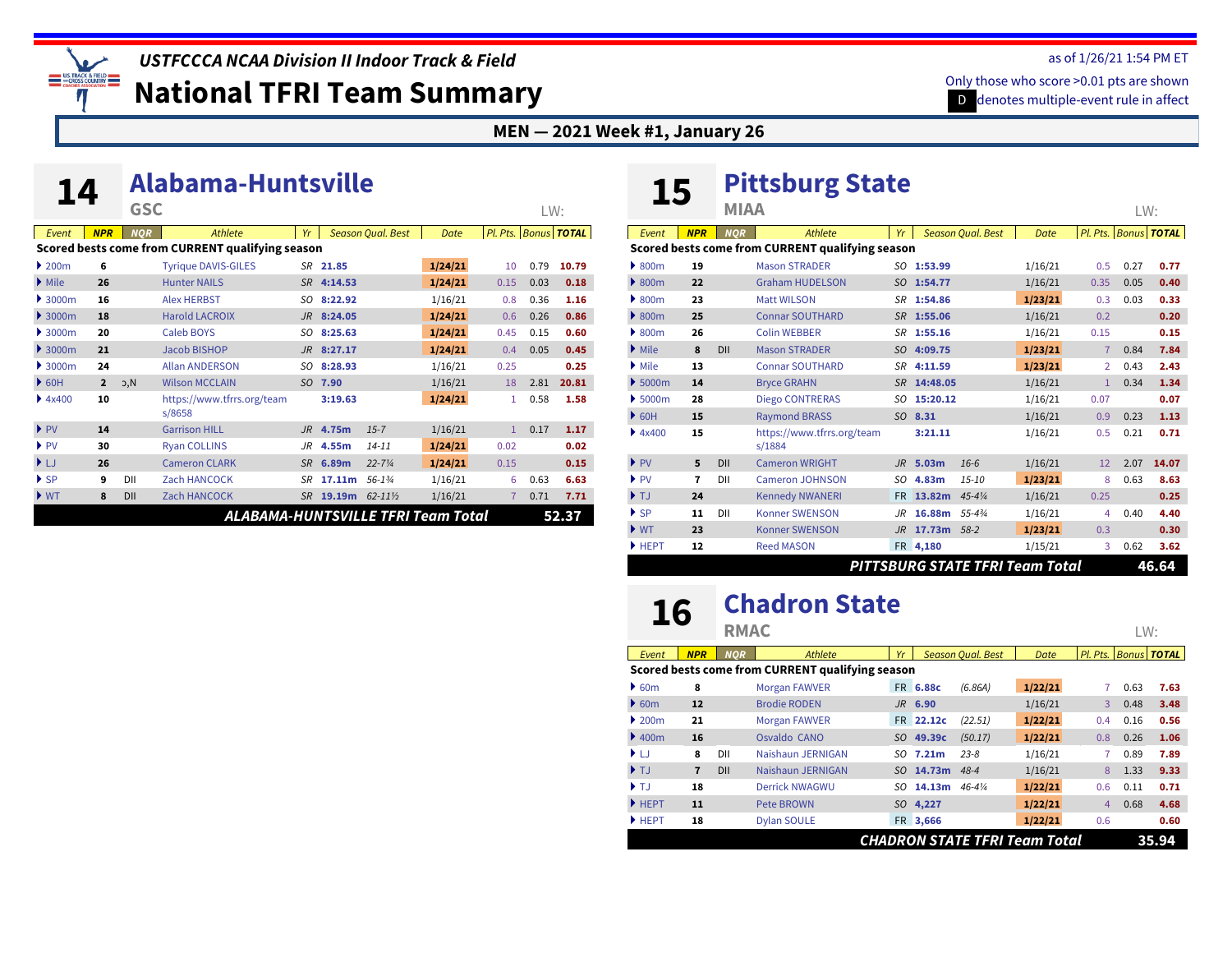*USTFCCCA NCAA Division II Indoor Track & Field*

**National TFRI Team Summary**

#### **MEN — 2021 Week #1, January 26**

|                          |            |              | NOTTIIWOOG (MICII.)                              |     |                 |                          |         |                      |      |       |
|--------------------------|------------|--------------|--------------------------------------------------|-----|-----------------|--------------------------|---------|----------------------|------|-------|
|                          |            | <b>GLIAC</b> |                                                  |     |                 |                          |         |                      | LW:  |       |
| Event                    | <b>NPR</b> | <b>NOR</b>   | Athlete                                          | Yr  |                 | <b>Season Qual. Best</b> | Date    | Pl. Pts. Bonus TOTAL |      |       |
|                          |            |              | Scored bests come from CURRENT qualifying season |     |                 |                          |         |                      |      |       |
| $\triangleright$ 60m     | 3          | DII          | <b>Mason PHILLIPS</b>                            |     | SR 6.75         |                          | 1/23/21 | 16                   | 1.88 | 17.88 |
| 60m                      | 6          | DII          | <b>Xzavia PRICE</b>                              |     | $JR$ 6.82       |                          | 1/23/21 | 10                   | 1.08 | 11.08 |
| $\triangleright$ 800m    | 14         |              | <b>Josiah MORSE</b>                              | JR  | 1:53.56         |                          | 1/23/21 | 1                    | 0.48 | 1.48  |
| $\triangleright$ 800m    | 18         |              | <b>Stephen BARKER</b>                            | SO. | 1:53.97         |                          | 1/23/21 | 0.6                  | 0.28 | 0.88  |
| 4x400                    | 12         |              | https://www.tfrrs.org/team<br>s/25484            |     | 3:20.40         |                          | 1/23/21 | 0.8                  | 0.33 | 1.13  |
| $\triangleright$ SP      | 22         |              | <b>Zechariah STICKLER</b>                        | SO. | 15.94m 52-334   |                          | 1/23/21 | 0.35                 |      | 0.35  |
| $\triangleright$ SP      | 23         |              | <b>Travis SCHEPERS</b>                           | SO  | 15.93m          | $52 - 3\frac{1}{4}$      | 1/23/21 | 0.3                  |      | 0.30  |
| $\blacktriangleright$ SP | 25         |              | <b>Hunter BERECZ</b>                             | SR  | 15.87m $52-3/4$ |                          | 1/23/21 | 0.2                  |      | 0.20  |
|                          |            |              | <b>NORTHWOOD (MICH.) TFRI Team Total</b>         |     |                 |                          |         |                      |      | 33.30 |

### **18** [Missouri Southern](https://www.tfrrs.org/teams/1868)

**[Northwood \(Mich.\)](https://www.tfrrs.org/teams/25484) 17 GLIAC**

|                            |            | <b>MIAA</b> |                                                  |     |           |                          |         |      | LW:  |                          |
|----------------------------|------------|-------------|--------------------------------------------------|-----|-----------|--------------------------|---------|------|------|--------------------------|
| Event                      | <b>NPR</b> | <b>NOR</b>  | Athlete                                          | Yr  |           | <b>Season Oual, Best</b> | Date    |      |      | Pl. Pts.   Bonus   TOTAL |
|                            |            |             | Scored bests come from CURRENT qualifying season |     |           |                          |         |      |      |                          |
| $\triangleright$ 60m       | 24         |             | <b>Cameron LINVILLE</b>                          |     | SO 6.94   |                          | 1/22/21 | 0.25 | 0.18 | 0.43                     |
| $\blacktriangleright$ 400m | 21         |             | <b>Brieon RANDLE</b>                             |     | SR 49.50c | (50.29)                  | 1/22/21 | 0.4  | 0.20 | 0.60                     |
| $\rightarrow$ 3000m        | 9          | DII         | <b>Rvan RIDDLE</b>                               | so  | 8:18.51   |                          | 1/16/21 | 6    | 0.94 | 6.94                     |
| $\blacktriangleright$ PV   | 7          | DII         | <b>Mason YORK</b>                                | SO. | 4.83m     | $15 - 10$                | 1/22/21 | 8    | 0.63 | 8.63                     |
| $\blacktriangleright$ TJ   | 8          | DII         | <b>Adrain BROADUS</b>                            | SR  | 14.59m    | $47 - 10\%$              | 1/22/21 |      | 0.95 | 7.95                     |
| $\blacktriangleright$ TJ   | 11         |             | <b>Taris JACKSON</b>                             | FR. | 14.39m    | $47 - 2\frac{1}{2}$      | 1/22/21 | 4    | 0.47 | 4.47                     |
| $\triangleright$ WT        | 15         | DII         | <b>Peyton BARTON</b>                             | SO  | 18.44m    | 60-6                     | 1/22/21 | 0.9  | 0.21 | 1.11                     |
|                            |            |             | MISSOURI SOUTHERN TFRI Team Total                |     |           |                          |         |      |      | 30.14                    |

## **19** [Northern State](https://www.tfrrs.org/teams/26973)

| ___                               |            | <b>NSIC</b> |                                                  |     |                |                          |                                       |     |      | LW:                      |
|-----------------------------------|------------|-------------|--------------------------------------------------|-----|----------------|--------------------------|---------------------------------------|-----|------|--------------------------|
| Event                             | <b>NPR</b> | <b>NOR</b>  | Athlete                                          | Yr  |                | <b>Season Oual, Best</b> | Date                                  |     |      | Pl. Pts.   Bonus   TOTAL |
|                                   |            |             | Scored bests come from CURRENT qualifying season |     |                |                          |                                       |     |      |                          |
| $\triangleright$ 60m              | 21         |             | <b>Terry TOWAH</b>                               |     | FR 6.93        |                          | 1/23/21                               | 0.4 | 0.25 | 0.65                     |
| $\triangleright$ 200 <sub>m</sub> | 15         |             | <b>Terry TOWAH</b>                               |     | FR 22.03       |                          | 1/23/21                               | 0.9 | 0.35 | 1.25                     |
| $\blacktriangleright$ 400m        | 23         |             | <b>Terry TOWAH</b>                               | FR. | 49.70c         | (50.49)                  | 1/16/21                               | 0.3 | 0.10 | 0.40                     |
| $\blacktriangleright$ 400m        | 25         |             | <b>Tafara HONDONGA</b>                           | SO. | 49.74          |                          | 1/23/21                               | 0.2 | 0.08 | 0.28                     |
| $\blacktriangleright$ HJ          | 18         |             | <b>Max GEDITZ</b>                                |     | FR 2.00m       | $6 - 6\frac{3}{4}$       | 1/9/21                                | 0.6 | 0.11 | 0.71                     |
| $\triangleright$ SP               | 15         |             | <b>Tanner BERG</b>                               | SR. | 16.46m 54-0    |                          | 1/23/21                               | 0.9 | 0.13 | 1.03                     |
| $\blacktriangleright$ WT          | 1          | b,N         | <b>Tanner BERG</b>                               | SR  | 21.80m 71-61/4 |                          | 1/23/21                               | 20  | 4.05 | 24.05                    |
|                                   |            |             |                                                  |     |                |                          | <b>NORTHERN STATE TFRI Team Total</b> |     |      | 28.37                    |

## **20** [Montevallo](https://www.tfrrs.org/teams/27221)

*Event NPR NQR Athlete Yr Season Qual. Best Date Pl. Pts. Bonus TOTAL* **Scored bests come from CURRENT qualifying season** } [200m](http://www.ustfccca.org/team-rankings-polls-central/polls-rankings-hub?coll=10582&event=3) **32** [TreMichael JONES](https://www.tfrrs.org/athletes/6529053) *SR* **[22.25](https://www.tfrrs.org/results/66209) 1/23/21** 0.01 **0.01** } [3000m](http://www.ustfccca.org/team-rankings-polls-central/polls-rankings-hub?coll=10582&event=10) **14** [Joseph LEVENTRY](https://www.tfrrs.org/athletes/6874538) *JR* **[8:22.17](https://www.tfrrs.org/results/66128)** 1/15/21 1 0.46 **1.46** } [PV](http://www.ustfccca.org/team-rankings-polls-central/polls-rankings-hub?coll=10582&event=22) **30** [Kyle TIDWELL](https://www.tfrrs.org/athletes/6529058) *SR* **[4.55m](https://www.tfrrs.org/results/66209)** *14-11* **1/23/21** 0.02 **0.02** } [LJ](http://www.ustfccca.org/team-rankings-polls-central/polls-rankings-hub?coll=10582&event=23) NCAA DII Prov, **3** [Dashaun MORGAN](https://www.tfrrs.org/athletes/6663936) *SR* **[7.35m](https://www.tfrrs.org/results/66209)** *24-1½* **1/23/21** 16 1.78 **17.78** } [LJ](http://www.ustfccca.org/team-rankings-polls-central/polls-rankings-hub?coll=10582&event=23) **28** [Nathan BOLEWARE](https://www.tfrrs.org/athletes/7482884) *SO* **[6.82m](https://www.tfrrs.org/results/66865)** *22-4½* **1/21/21** 0.07 **0.07** } [TJ](http://www.ustfccca.org/team-rankings-polls-central/polls-rankings-hub?coll=10582&event=24) **21** [Henry DAVISON](https://www.tfrrs.org/athletes/6529051) *SR* **[13.99m](https://www.tfrrs.org/results/66209)** *45-10¾* **1/23/21** 0.4 **0.40** } [TJ](http://www.ustfccca.org/team-rankings-polls-central/polls-rankings-hub?coll=10582&event=24) **27** [Caleb KARIUKI](https://www.tfrrs.org/athletes/7482891) *SO* **[13.78m](https://www.tfrrs.org/results/66209)** *45-2½* **1/23/21** 0.1 **0.10** } [HEPT](http://www.ustfccca.org/team-rankings-polls-central/polls-rankings-hub?coll=10582&event=31) **10** [Caleb LONG](https://www.tfrrs.org/athletes/7482889) *SO* **[4,423](https://www.tfrrs.org/results/66865) 1/21/21** 5 0.91 **5.91** } [HEPT](http://www.ustfccca.org/team-rankings-polls-central/polls-rankings-hub?coll=10582&event=31) **14** [Nathan BOLEWARE](https://www.tfrrs.org/athletes/7482884) *SO* **[3,909](https://www.tfrrs.org/results/66865) 1/21/21** 1 0.29 **1.29** } [HEPT](http://www.ustfccca.org/team-rankings-polls-central/polls-rankings-hub?coll=10582&event=31) **15** [Micah FLORES](https://www.tfrrs.org/athletes/7482887) *SO* **[3,823](https://www.tfrrs.org/results/66865) 1/21/21** 0.9 0.18 **1.08** *MONTEVALLO TFRI Team Total* **28.13**

#### as of 1/26/21 1:54 PM ET

LW: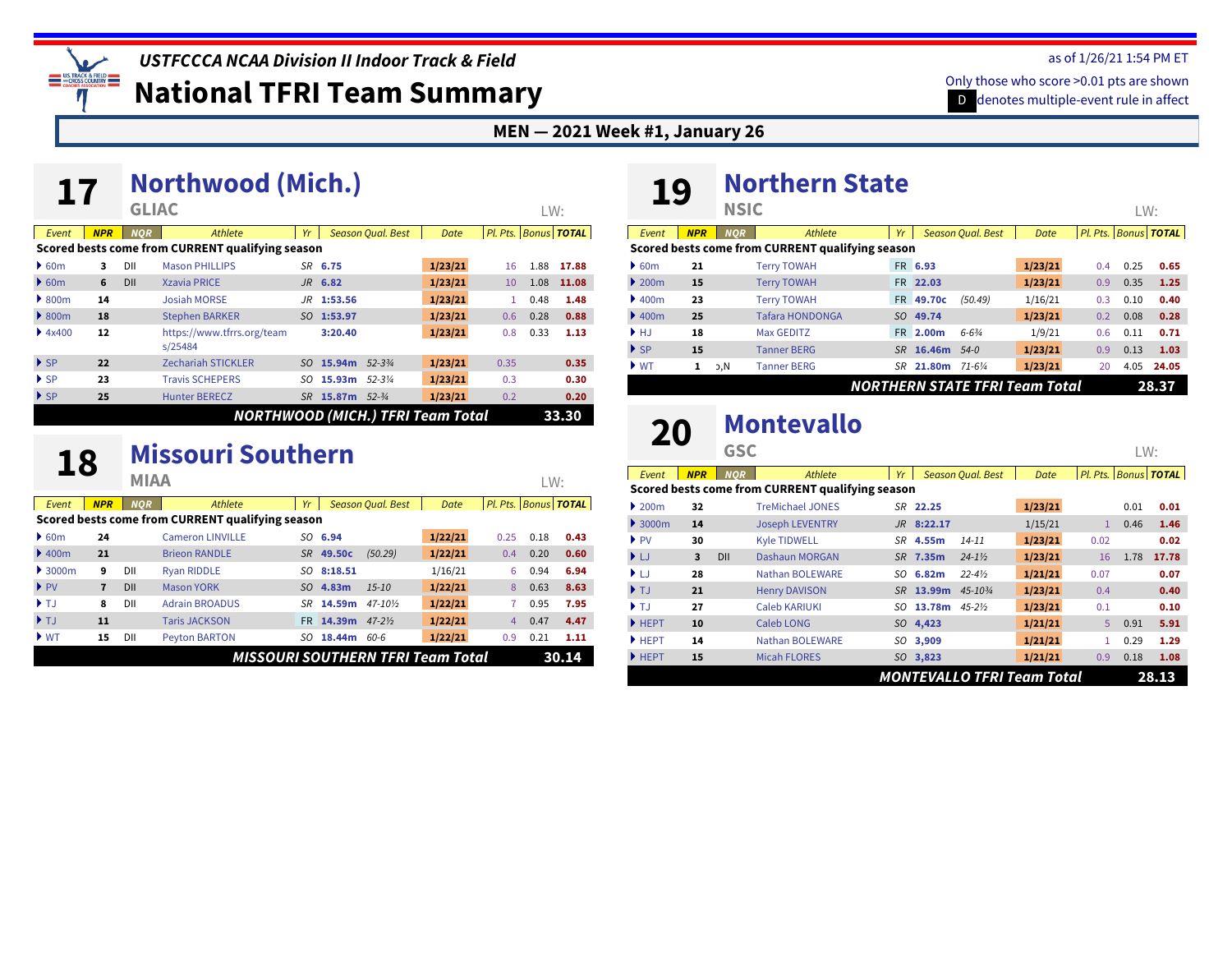*USTFCCCA NCAA Division II Indoor Track & Field*

**National TFRI Team Summary**

#### **MEN — 2021 Week #1, January 26**

| <u>Z J </u>              |            |             | TUL LINYƏ ƏLÜLÜ                                  |           |                       |                                        |          |                          |      |       |
|--------------------------|------------|-------------|--------------------------------------------------|-----------|-----------------------|----------------------------------------|----------|--------------------------|------|-------|
|                          |            | <b>MIAA</b> |                                                  |           |                       |                                        |          |                          | LW:  |       |
| Event                    | <b>NPR</b> | <b>NOR</b>  | Athlete                                          | Yr        |                       | <b>Season Qual. Best</b>               | Date     | Pl. Pts.   Bonus   TOTAL |      |       |
|                          |            |             | Scored bests come from CURRENT qualifying season |           |                       |                                        |          |                          |      |       |
| 60m                      | 21         |             | <b>Philip LANDRUM</b>                            |           | $JR$ 6.93             |                                        | 12/12/20 | 0.4                      | 0.25 | 0.65  |
| $\triangleright$ 800m    | 11         | DII         | <b>Ethan LANG</b>                                | SO        | 1:52.98c $(1:55.48)$  |                                        | 12/12/20 | 4                        | 0.81 | 4.81  |
| $\triangleright$ 800m    | 27         |             | <b>Aaron MANGAN</b>                              | SO        | 1:55.30               |                                        | 1/23/21  | 0.1                      |      | 0.10  |
| $\triangleright$ 800m    | 30         |             | <b>Kaden WREN</b>                                |           | FR 1:55.66c (1:58.22) |                                        | 12/12/20 | 0.02                     |      | 0.02  |
| $\triangleright$ Mile    | 28         |             | <b>Grant BRADLEY</b>                             |           | FR 4:15.66            |                                        | 1/23/21  | 0.07                     |      | 0.07  |
| $\rightarrow$ 3000m      | 28         |             | Joshua DORIA                                     | $J_{R}$   | 8:30.73c (8:39.08)    |                                        | 12/12/20 | 0.07                     |      | 0.07  |
| HJ                       | 23         |             | <b>Lucas BROXTERMAN</b>                          | <b>SR</b> | 1.99m                 | $6 - 6\frac{1}{4}$                     | 1/23/21  | 0.3                      | 0.00 | 0.30  |
| $\blacktriangleright$ PV | 4          | DII         | <b>Ryan STANLEY</b>                              |           | $JR$ 5.05 $m$         | $16 - 6\frac{3}{4}$                    | 1/23/21  | 14                       | 2.21 | 16.21 |
| $\blacktriangleright$ PV | 21         |             | <b>Mark FABER</b>                                | <b>SR</b> | 4.68m                 | $15 - 4\frac{1}{4}$                    | 1/23/21  | 0.4                      |      | 0.40  |
| $\blacktriangleright$ LJ | 24         |             | <b>Xavier ROBINSON</b>                           | SO.       | 6.93m                 | $22 - 9$                               | 12/12/20 | 0.25                     |      | 0.25  |
| ▶ LJ                     | 25         |             | <b>Matthew PIEPER</b>                            | SR        | 6.90m                 | $22 - 73/4$                            | 12/12/20 | 0.2                      |      | 0.20  |
| $\blacktriangleright$ TJ | 13         |             | <b>Xavier ROBINSON</b>                           | SO        | 14.29m                | 46-103/4                               | 12/12/20 | $\overline{2}$           | 0.33 | 2.33  |
|                          |            |             |                                                  |           |                       | <b>FORT HAYS STATE TFRI Team Total</b> |          |                          |      | 25.42 |

### **22 [Wayne State \(Neb.\)](https://www.tfrrs.org/teams/3690)**

**[Fort Hays State](https://www.tfrrs.org/teams/1844) 21 MIAA**

|                          |            | NSIC       |                                                  |           |           |                                           |         |    | LW:  |                          |
|--------------------------|------------|------------|--------------------------------------------------|-----------|-----------|-------------------------------------------|---------|----|------|--------------------------|
| Event                    | <b>NPR</b> | <b>NOR</b> | Athlete                                          | Yr        |           | Season Oual, Best                         | Date    |    |      | Pl. Pts.   Bonus   TOTAL |
|                          |            |            | Scored bests come from CURRENT qualifying season |           |           |                                           |         |    |      |                          |
| $\blacktriangleright$ WT |            | DII        | Cade KALKOWSKI                                   |           | SR 20.71m | $67 - 11\%$                               | 1/23/21 | 16 | 2.40 | 18.40                    |
| $\blacktriangleright$ WT | 9          | DII        | <b>Cole CHRISTOFFERSEN</b>                       | <b>SR</b> | 19.17m    | $62 - 10\frac{3}{4}$                      | 1/23/21 | 6. | 0.69 | 6.69                     |
|                          |            |            |                                                  |           |           | <b>WAYNE STATE (NEB.) TFRI Team Total</b> |         |    |      | 25.09                    |

### **23 [MSU Moorhead](https://www.tfrrs.org/teams/6347)**

|                             | .          | <b>NSIC</b> |                                                  |     |                       |                          |                                     |      | LW:  |                          |
|-----------------------------|------------|-------------|--------------------------------------------------|-----|-----------------------|--------------------------|-------------------------------------|------|------|--------------------------|
| Event                       | <b>NPR</b> | <b>NOR</b>  | Athlete                                          | Yr  |                       | <b>Season Qual. Best</b> | Date                                |      |      | Pl. Pts.   Bonus   TOTAL |
|                             |            |             | Scored bests come from CURRENT qualifying season |     |                       |                          |                                     |      |      |                          |
| $\blacktriangleright$ Mile  | 30         |             | <b>Nadir YUSUF</b>                               | SR  | 4:15.97c (4:19.23)    |                          | 1/23/21                             | 0.02 |      | 0.02                     |
| $\blacktriangleright$ 3000m | 17         |             | <b>Nadir YUSUF</b>                               |     | SR 8:22.95c (8:28.80) |                          | 1/16/21                             | 0.7  | 0.36 | 1.06                     |
| HJ                          | 14         |             | Chris COOK                                       |     | $SR$ 2.01m            | $6 - 7$                  | 1/23/21                             |      | 0.22 | 1.22                     |
| $\blacktriangleright$ LJ    | 12         |             | <b>Shyrone KEMP</b>                              | JR. | 7.08m                 | $23 - 23/4$              | 1/16/21                             | 3    | 0.38 | 3.38                     |
| $\blacktriangleright$ T.J   | 3          | DII         | <b>Shyrone KEMP</b>                              | JR. | 15.17m                | $49 - 9\frac{1}{4}$      | 1/23/21                             | 16   | 2.72 | 18.72                    |
|                             |            |             |                                                  |     |                       |                          | <b>MSU MOORHEAD TFRI Team Total</b> |      |      | 24.40                    |

## **24 [Minnesota State](https://www.tfrrs.org/teams/1866)**

|                            |            | <b>NSIC</b> |                                                  |                                 |                    |                          |             |      | LW:  |                          |
|----------------------------|------------|-------------|--------------------------------------------------|---------------------------------|--------------------|--------------------------|-------------|------|------|--------------------------|
| Event                      | <b>NPR</b> | <b>NOR</b>  | Athlete                                          | Yr                              |                    | <b>Season Qual. Best</b> | <b>Date</b> |      |      | Pl. Pts.   Bonus   TOTAL |
|                            |            |             | Scored bests come from CURRENT qualifying season |                                 |                    |                          |             |      |      |                          |
| $\blacktriangleright$ 400m | 10         |             | <b>Carter NESVOLD</b>                            | SO.                             | 48.99c             | (49.77)                  | 1/23/21     | 5.   | 0.66 | 5.66                     |
| $\blacktriangleright$ 400m | 29         |             | <b>Kenry ATUBEL</b>                              | SO.                             | 49.84c             | (50.63)                  | 1/23/21     | 0.05 | 0.03 | 0.08                     |
| $\triangleright$ 60H       | 13         |             | <b>Justus ADAMS</b>                              | JR                              | 8.27               |                          | 1/23/21     | 2    | 0.34 | 2.34                     |
| $\blacktriangleright$ HJ   | 6          | DII         | <b>Deveyonn BROWN</b>                            | SR.                             | 2.05m              | $6 - 8\frac{3}{4}$       | 1/23/21     | 10   | 0.87 | 10.87                    |
| $\blacktriangleright$ HJ   | 18         |             | <b>Caleb COWLES</b>                              | SR                              | 2.00m              | $6 - 6\frac{3}{4}$       | 1/23/21     | 0.6  | 0.11 | 0.71                     |
| $\blacktriangleright$ PV   | 30         |             | <b>Carson DITTEL</b>                             | SO.                             | 4.55m              | $14 - 11$                | 1/23/21     | 0.02 |      | 0.02                     |
| $\blacktriangleright$ PV   | 30         |             | Alex BERG                                        | <b>FR</b>                       | 4.55m              | $14 - 11$                | 1/23/21     | 0.02 |      | 0.02                     |
| $\blacktriangleright$ LJ   | 16         |             | <b>Caleb KATH</b>                                | <b>SR</b>                       | 7.00m              | $22 - 11\frac{3}{4}$     | 1/23/21     | 0.8  | 0.18 | 0.98                     |
| $\triangleright$ SP        | 20         |             | <b>Bedale NABA</b>                               | SR                              | 16.13m 52-11       |                          | 1/23/21     | 0.45 |      | 0.45                     |
| $\blacktriangleright$ WT   | 16         | DII         | <b>Nick HUDSON</b>                               | <b>JR</b>                       | 18.23 <sub>m</sub> | 59-93/4                  | 1/23/21     | 0.8  | 0.10 | 0.90                     |
| $\blacktriangleright$ WT   | 20         | DII         | <b>Carter AGUILERA</b>                           | SO                              | 17.98m             | $59-0$                   | 1/23/21     | 0.45 |      | 0.45                     |
| $\blacktriangleright$ WT   | 27         |             | <b>Tommy KUCERA</b>                              | SO.                             | 17.16m             | 56-33/4                  | 1/23/21     | 0.1  |      | 0.10                     |
|                            |            |             |                                                  | MINNESOTA STATE TFRI Team Total |                    |                          |             |      |      | 22.58                    |

# **25 [Queens \(N.C.\)](https://www.tfrrs.org/teams/16280)**

| Event                    | <b>NPR</b> | <b>NOR</b> | Athlete                                          | Yr  |            | <b>Season Oual, Best</b>             | Date    |      |      | Pl. Pts.   Bonus   TOTAL |
|--------------------------|------------|------------|--------------------------------------------------|-----|------------|--------------------------------------|---------|------|------|--------------------------|
|                          |            |            | Scored bests come from CURRENT qualifying season |     |            |                                      |         |      |      |                          |
| $\triangleright$ Mile    | 24         |            | <b>Adam WRIGHT</b>                               | SR  | 4:14.28    |                                      | 1/23/21 | 0.25 | 0.06 | 0.31                     |
| $\rightarrow$ 3000m      |            | DII        | Jan Lukas BECKER                                 |     | SO 8:17.84 |                                      | 1/23/21 | 8    | 1.03 | 9.03                     |
| $\blacktriangleright$ LJ | 11         |            | <b>Niklas KLEI</b>                               |     | $JR$ 7.10m | $23 - 3\frac{1}{2}$                  | 1/23/21 | 4    | 0.43 | 4.43                     |
| $\triangleright$ SP      | 8          | DII        | <b>Martin KNAUER</b>                             | SR. | 17.16m     | $.56 - 3\frac{3}{4}$                 | 1/23/21 |      | 0.69 | 7.69                     |
|                          |            |            |                                                  |     |            | <b>QUEENS (N.C.) TFRI Team Total</b> |         |      |      | 21.47                    |

### **26 [Southwest Baptist](https://www.tfrrs.org/teams/1902)**

|                          |            | <b>GLVC</b> |                                                  |     |           |                          |          |      | LW:  |                          |
|--------------------------|------------|-------------|--------------------------------------------------|-----|-----------|--------------------------|----------|------|------|--------------------------|
| Event                    | <b>NPR</b> | <b>NOR</b>  | Athlete                                          | Yr  |           | <b>Season Qual. Best</b> | Date     |      |      | Pl. Pts.   Bonus   TOTAL |
|                          |            |             | Scored bests come from CURRENT qualifying season |     |           |                          |          |      |      |                          |
| $\triangleright$ 60m     | 17         |             | Daguan DAVIS                                     |     | $JR$ 6.92 |                          | 12/12/20 | 0.7  | 0.33 | 1.03                     |
| ▶ LJ                     | 19         |             | <b>Tahje TOLLIVER</b>                            |     | JR 6.96m  | $22 - 10$                | 12/12/20 | 0.5  | 0.08 | 0.58                     |
| $\blacktriangleright$ TJ | 4          | DII         | <b>Tahje TOLLIVER</b>                            | JR. | 15.02m    | $49 - 3\frac{1}{2}$      | 12/12/20 | 14   | 2.12 | 16.12                    |
| $\blacktriangleright$ TJ | 23         |             | <b>Asa CARTER</b>                                | SR. | 13.90m    | $45 - 7\frac{1}{4}$      | 1/22/21  | 0.3  |      | 0.30                     |
| $\triangleright$ SP      | 29         |             | Paden LEWIS                                      | SO  | 15.44m    | .50-8                    | 1/16/21  | 0.05 |      | 0.05                     |
|                          |            |             | <b>SOUTHWEST BAPTIST TFRI Team Total</b>         |     |           |                          |          |      |      | 18.07                    |

#### as of 1/26/21 1:54 PM ET

LW: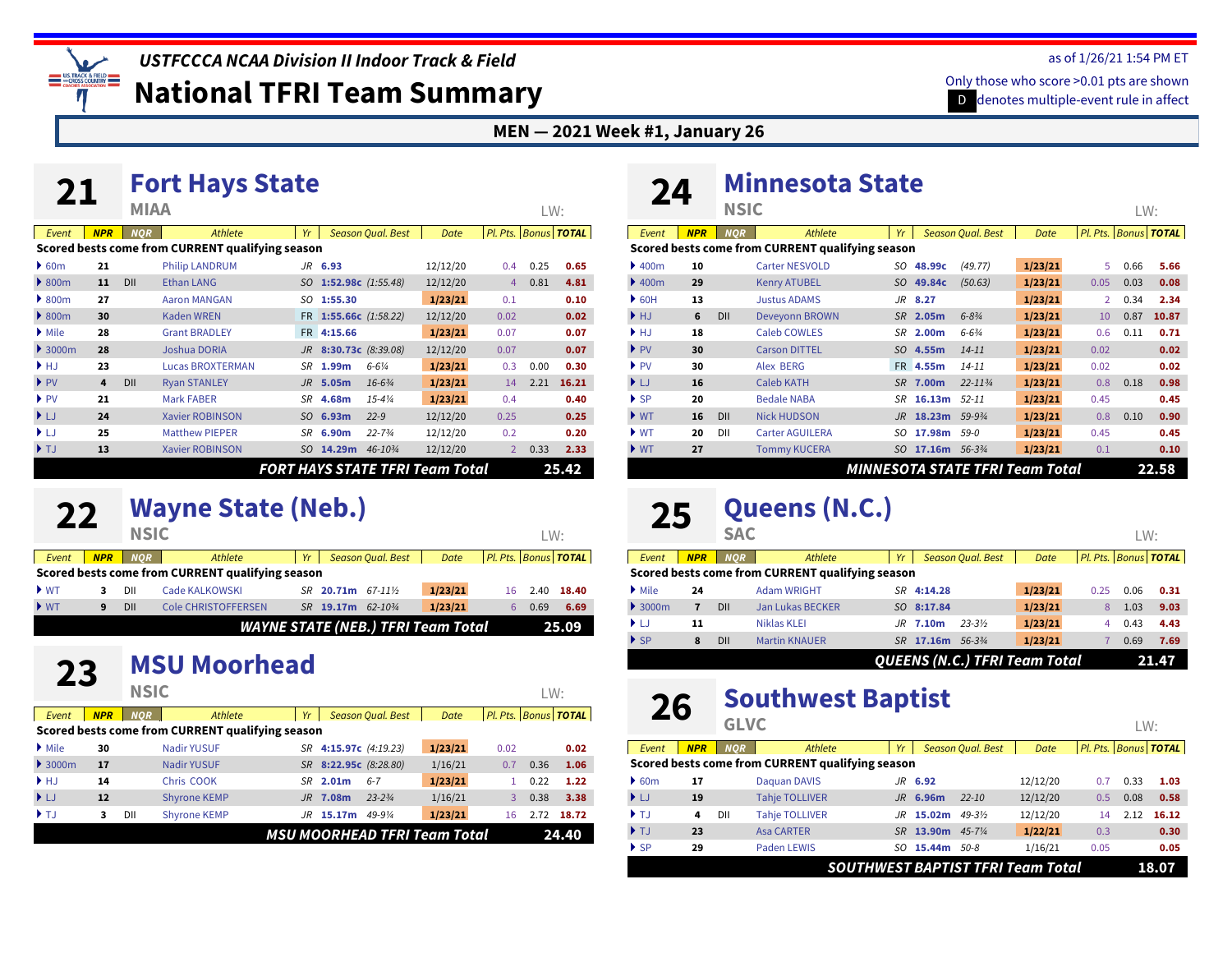*USTFCCCA NCAA Division II Indoor Track & Field*

**National TFRI Team Summary**

#### **MEN — 2021 Week #1, January 26**

| 27                                     |            |             | Lindenwood                                       |     |          |                                   |         |                          |      |       |
|----------------------------------------|------------|-------------|--------------------------------------------------|-----|----------|-----------------------------------|---------|--------------------------|------|-------|
|                                        |            | <b>GLVC</b> |                                                  |     |          |                                   |         |                          | LW:  |       |
| Event                                  | <b>NPR</b> | <b>NOR</b>  | Athlete                                          | Yr  |          | <b>Season Qual. Best</b>          | Date    | Pl. Pts.   Bonus   TOTAL |      |       |
|                                        |            |             | Scored bests come from CURRENT qualifying season |     |          |                                   |         |                          |      |       |
| 200m                                   | 16         |             | Samuel YARO                                      |     | SR 22.04 |                                   | 1/16/21 | 0.8                      | 0.33 | 1.13  |
| $\blacktriangleright$ 200 <sub>m</sub> | 32         |             | <b>Jameel WALKES-MILLER</b>                      |     | FR 22.25 |                                   | 1/16/21 |                          | 0.01 | 0.01  |
| $\rightarrow$ 3000 $m$                 | 29         |             | <b>Louis MOREAU</b>                              | SO. | 8:30.90  |                                   | 1/16/21 | 0.05                     |      | 0.05  |
| 4x400                                  | 5          | DII         | https://www.tfrrs.org/team<br>s/1856             |     | 3:15.39  |                                   | 1/16/21 | 8                        | 2.09 | 10.09 |
| ÞЫ                                     | 28         |             | <b>Jarom ALEXANDER</b>                           | SO. | 6.82m    | $22 - 4\frac{1}{2}$               | 1/22/21 | 0.07                     |      | 0.07  |
| $\blacktriangleright$ WT               | 11         | DII         | Logan KULINSKI                                   | SR. | 18.85m   | $61 - 10\frac{1}{4}$              | 1/16/21 | 4                        | 0.43 | 4.43  |
|                                        |            |             |                                                  |     |          | <b>LINDENWOOD TFRI Team Total</b> |         |                          |      | 15.78 |

### **28 [Concordia \(Calif.\)](https://www.tfrrs.org/teams/11163)**

| --                   |            |            | <b>Independents</b>                              |           |                                           |         |    | LW: |                      |
|----------------------|------------|------------|--------------------------------------------------|-----------|-------------------------------------------|---------|----|-----|----------------------|
| Event                | <b>NPR</b> | <b>NOR</b> | Athlete                                          | <b>Vr</b> | Season Oual, Best                         | Date    |    |     | Pl. Pts. Bonus TOTAL |
|                      |            |            | Scored bests come from CURRENT qualifying season |           |                                           |         |    |     |                      |
| $\triangleright$ DMR |            |            | https://www.tfrrs.org/team<br>s/11163            |           | 10:37.89                                  | 1/22/21 | 14 |     | 1.73 15.73           |
|                      |            |            |                                                  |           | <b>CONCORDIA (CALIF.) TFRI Team Total</b> |         |    |     | 15.73                |

### **29** [Lubbock Christian](https://www.tfrrs.org/teams/56791)

|                                        |            |              | Lone Star                                        |     |               |                                   |         |                             |      | W:    |
|----------------------------------------|------------|--------------|--------------------------------------------------|-----|---------------|-----------------------------------|---------|-----------------------------|------|-------|
| Event                                  | <b>NPR</b> | NOR <b>N</b> | Athlete                                          | Yr  |               | <b>Season Oual, Best</b>          | Date    | Pl. Pts. Bonus <b>TOTAL</b> |      |       |
|                                        |            |              | Scored bests come from CURRENT qualifying season |     |               |                                   |         |                             |      |       |
| $\blacktriangleright$ 200 <sub>m</sub> | 5          |              | <b>Keitron BOYD</b>                              |     | FR 21.69      |                                   | 1/16/21 | 12                          | 1.36 | 13.36 |
| $\blacktriangleright$ T.J.             | 22         |              | <b>Kevin WASHINGTON</b>                          | FR. | 13.91m        | $4.5 - 7\frac{3}{4}$              | 1/16/21 | 0.35                        |      | 0.35  |
| $\blacktriangleright$ WT               | 30         |              | <b>Bryce SPENCER</b>                             | JR  | 16.96m 55-734 |                                   | 1/16/21 | 0.02                        |      | 0.02  |
|                                        |            |              |                                                  |     |               | LUBBOCK CHRISTIAN TFRI Team Total |         |                             |      | 13.73 |

| 30                                     |            | Quincy<br><b>GLVC</b> |                                                  |     |                          |         |      | LW:  |                          |
|----------------------------------------|------------|-----------------------|--------------------------------------------------|-----|--------------------------|---------|------|------|--------------------------|
| Event                                  | <b>NPR</b> | <b>NOR</b>            | Athlete                                          | Yr  | <b>Season Qual. Best</b> | Date    |      |      | Pl. Pts.   Bonus   TOTAL |
|                                        |            |                       | Scored bests come from CURRENT qualifying season |     |                          |         |      |      |                          |
| 60m                                    | 17         |                       | <b>Antonio LAIDLER</b>                           |     | FR 6.92                  | 1/16/21 | 0.7  | 0.33 | 1.03                     |
| $\triangleright$ 200 <sub>m</sub>      | 18         |                       | Jalon WHITE                                      | FR. | 22.06                    | 1/22/21 | 0.6  | 0.28 | 0.88                     |
| $\blacktriangleright$ 200 <sub>m</sub> | 24         |                       | <b>Antonio LAIDLER</b>                           |     | FR 22.19                 | 1/22/21 | 0.25 | 0.08 | 0.33                     |
| $\blacktriangleright$ 400m             | 7          |                       | <b>Jalon WHITE</b>                               | FR. | 48.64                    | 1/22/21 | 8    | 1.04 | 9.04                     |
| $\blacktriangleright$ 400m             | 20         |                       | <b>Ouekie WRIGHT</b>                             | JR. | 49.47                    | 1/22/21 | 0.45 | 0.22 | 0.67                     |
| 4x400                                  | 14         | s/75766               | https://www.tfrrs.org/team                       |     | 3:21.00                  | 1/16/21 | 0.6  | 0.23 | 0.83                     |
|                                        |            |                       |                                                  |     | OUINCY TFRI Team Total   |         |      |      | 12.77                    |

## **[Emporia State](https://www.tfrrs.org/teams/1842) 31 MIAA**

|                          |            | $\cdots$   |                                                  |     |         |                          |                                      |      | $L VV$ . |                          |
|--------------------------|------------|------------|--------------------------------------------------|-----|---------|--------------------------|--------------------------------------|------|----------|--------------------------|
| Event                    | <b>NPR</b> | <b>NOR</b> | Athlete                                          | Yr  |         | <b>Season Oual, Best</b> | Date                                 |      |          | Pl. Pts.   Bonus   TOTAL |
|                          |            |            | Scored bests come from CURRENT qualifying season |     |         |                          |                                      |      |          |                          |
| $\triangleright$ 60m     | 30         |            | <b>Juwan JOHNSON</b>                             |     | SO 6.97 |                          | 1/22/21                              | 0.02 | 0.04     | 0.06                     |
| $\triangleright$ 60H     | 10         |            | <b>Tanner RAUBENSTINE</b>                        | SR. | 8.23    |                          | 1/22/21                              | 5    | 0.55     | 5.55                     |
| $\triangleright$ DMR     | 6          |            | https://www.tfrrs.org/team<br>s/1842             |     |         | $11:11.54$ (11:20.66)    | 1/22/21                              | 6    |          | 6.00                     |
| $\blacktriangleright$ LJ | 23         |            | <b>Tanner RAUBENSTINE</b>                        | SR. | 6.94m   | $22 - 9\frac{1}{4}$      | 1/22/21                              | 0.3  | 0.03     | 0.33                     |
| $\triangleright$ SP      | 18         |            | <b>Travis MORRISON</b>                           | SO. | 16.34m  | $53 - 7\frac{1}{2}$      | 1/22/21                              | 0.6  | 0.05     | 0.65                     |
|                          |            |            |                                                  |     |         |                          | <b>EMPORIA STATE TFRI Team Total</b> |      |          | 12.58                    |

## **22 [Colorado Christian](https://www.tfrrs.org/teams/27055)**

|                             |            | <b>RMAC</b> |                                                  |    |                                    |             |     | LW:  |                          |
|-----------------------------|------------|-------------|--------------------------------------------------|----|------------------------------------|-------------|-----|------|--------------------------|
| Event                       | <b>NPR</b> | <b>NOR</b>  | Athlete                                          | Yr | Season Qual. Best                  | <b>Date</b> |     |      | Pl. Pts.   Bonus   TOTAL |
|                             |            |             | Scored bests come from CURRENT qualifying season |    |                                    |             |     |      |                          |
| $\triangleright$ 800m       | 21         |             | <b>Nicholas SKINNER</b>                          |    | $JR$ 1:54.60                       | 1/16/21     | 0.4 | 0.10 | 0.50                     |
| $\blacktriangleright$ 3000m | 6          | DII         | <b>Josh PIERANTONI</b>                           |    | JR 8:16.48                         | 1/16/21     | 10  | 1.22 | 11.22                    |
| $\blacktriangleright$ 3000m | 27         |             | <b>Trent COCHRAN</b>                             |    | SO 8:30.35                         | 1/16/21     | 0.1 |      | 0.10                     |
|                             |            |             |                                                  |    | COLORADO CHRISTIAN TFRI Team Total |             |     |      | 11.82                    |

#### as of 1/26/21 1:54 PM ET

 $\overline{\mathbf{L}}$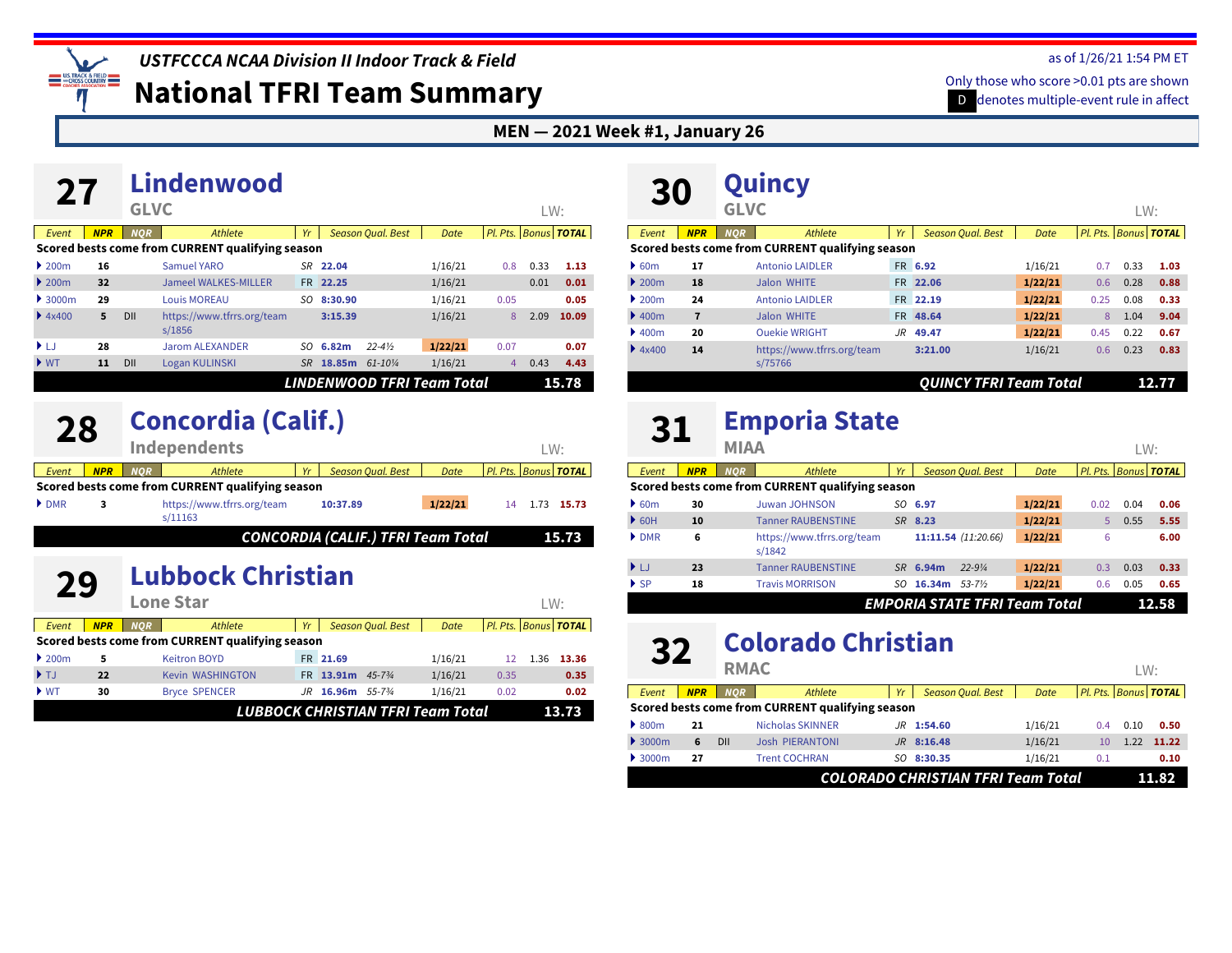**LIS TRACK & FIELD CROSS COUNTRY** 

### *USTFCCCA NCAA Division II Indoor Track & Field*

**National TFRI Team Summary**

#### **MEN — 2021 Week #1, January 26**

| 33                         |            |                          | LW:                                              |     |               |                                     |         |                |      |                      |
|----------------------------|------------|--------------------------|--------------------------------------------------|-----|---------------|-------------------------------------|---------|----------------|------|----------------------|
| Event                      | <b>NPR</b> | <b>GSC</b><br><b>NOR</b> | <b>Athlete</b>                                   | Yr  |               | <b>Season Qual. Best</b>            | Date    |                |      | Pl. Pts. Bonus TOTAL |
|                            |            |                          | Scored bests come from CURRENT qualifying season |     |               |                                     |         |                |      |                      |
| 200m                       | 28         |                          | <b>Rakeem WILSON</b>                             |     | SR 22.23      |                                     | 1/23/21 | 0.07           | 0.04 | 0.11                 |
| $\blacktriangleright$ 400m | 19         |                          | <b>Robert GRAMES</b>                             |     | FR 49.45      |                                     | 1/23/21 | 0.5            | 0.23 | 0.73                 |
| $\blacktriangleright$ Mile | 21         |                          | Evan DEL RIO                                     | JR. | 4:13.85       |                                     | 1/23/21 | 0.4            | 0.11 | 0.51                 |
| $\rightarrow$ 3000m        | 11         | DII                      | Evan DEL RIO                                     |     | $JR$ 8:20.23  |                                     | 1/16/21 | 4              | 0.72 | 4.72                 |
| 5000m                      | 19         |                          | Evan DEL RIO                                     |     | $JR$ 14:55.05 |                                     | 1/16/21 | 0.5            | 0.16 | 0.66                 |
| 5000m                      | 24         |                          | <b>Gabe POULIN</b>                               |     | JR 15:06.26   |                                     | 1/16/21 | 0.25           |      | 0.25                 |
| D-LJ                       | 13         |                          | <b>Daviciea MCCARTNEY</b>                        | SO. | 7.07m         | $23 - 2\frac{1}{2}$                 | 1/23/21 | $\overline{2}$ | 0.36 | 2.36                 |
|                            |            |                          |                                                  |     |               | MISSISSIPPI COLLEGE TFRI Team Total |         |                |      | 9.32                 |

### **24 [Wingate](https://www.tfrrs.org/teams/27059)**

|                           |            | <b>SAC</b> |                                                  |    |         |                                |         |   | LW:  |                          |
|---------------------------|------------|------------|--------------------------------------------------|----|---------|--------------------------------|---------|---|------|--------------------------|
| Event                     | <b>NPR</b> | NOR.       | Athlete                                          | Yr |         | <b>Season Oual, Best</b>       | Date    |   |      | Pl. Pts.   Bonus   TOTAL |
|                           |            |            | Scored bests come from CURRENT qualifying season |    |         |                                |         |   |      |                          |
| $\triangleright$ 60m      | 17         |            | <b>Emmanuel JENNINGS</b>                         |    | SR 6.92 |                                | 1/24/21 |   | 0.33 | 1.03                     |
| $\blacktriangleright$ T.J | 9          |            | <b>Darius WEATHERS</b>                           | JR | 14.49m  | $47 - 6\frac{1}{2}$            | 1/24/21 | b | 0.67 | 6.67                     |
|                           |            |            |                                                  |    |         | <b>WINGATE TFRI Team Total</b> |         |   |      | 7.70                     |

### **[South Dakota Mines](https://www.tfrrs.org/teams/11192)**

|                          |                                           | <b>RMAC</b>                                      |    |                          |           |         |                      | LW:  |      |  |
|--------------------------|-------------------------------------------|--------------------------------------------------|----|--------------------------|-----------|---------|----------------------|------|------|--|
| Event                    | <b>NPR</b>                                | Athlete<br><b>NOR</b>                            | Yr | <b>Season Qual. Best</b> |           | Date    | Pl. Pts. Bonus TOTAL |      |      |  |
|                          |                                           | Scored bests come from CURRENT qualifying season |    |                          |           |         |                      |      |      |  |
| $\blacktriangleright$ PV | 30                                        | <b>Jonathan HOPKINS</b>                          |    | FR 4.55m                 | $14 - 11$ | 1/22/21 | 0.02                 |      | 0.02 |  |
| $H$ HEPT                 | 9                                         | <b>Jonathan HOPKINS</b>                          |    | FR 4,436                 |           | 1/22/21 | 6                    | 0.93 | 6.93 |  |
| HEPT                     | 19                                        | <b>Brent SNYDER</b>                              |    | FR 3,230                 |           | 1/22/21 | 0.5                  |      | 0.50 |  |
|                          | <b>SOUTH DAKOTA MINES TFRI Team Total</b> |                                                  |    |                          |           |         |                      |      |      |  |

## **[Augustana \(S.D.\)](https://www.tfrrs.org/teams/1906)**

| 50                        |            | <b>NSIC</b> | $1.44$ matrix $\sim$                             |                                         |                |                          |         |      | LW:  |                          |
|---------------------------|------------|-------------|--------------------------------------------------|-----------------------------------------|----------------|--------------------------|---------|------|------|--------------------------|
| Event                     | <b>NPR</b> | <b>NOR</b>  | Athlete                                          | Yr                                      |                | <b>Season Qual. Best</b> | Date    |      |      | Pl. Pts.   Bonus   TOTAL |
|                           |            |             | Scored bests come from CURRENT qualifying season |                                         |                |                          |         |      |      |                          |
| $\triangleright$ Mile     | 17         |             | <b>Austin MILLER</b>                             |                                         | SR 4:12.69     |                          | 1/23/21 | 0.7  | 0.23 | 0.93                     |
| $\triangleright$ Mile     | 23         |             | <b>Matt STEIGER</b>                              |                                         | SO 4:14.26     |                          | 1/23/21 | 0.3  | 0.06 | 0.36                     |
| $\blacktriangleright$ HJ  | 12         |             | <b>Tyl WOELBER</b>                               | JR.                                     | 2.02m          | $6 - 7\frac{1}{2}$       | 1/23/21 | 3.   | 0.33 | 3.33                     |
| $\blacktriangleright$ TJ  | 14         |             | <b>Luke FRITSCH</b>                              | SO.                                     | 14.27m $46-10$ |                          | 1/23/21 |      | 0.31 | 1.31                     |
| $\blacktriangleright$ T.I | 26         |             | <b>Connor CLAYTON</b>                            | SO                                      | 13.79m         | $4.5 - 3$                | 1/23/21 | 0.15 |      | 0.15                     |
|                           |            |             |                                                  | <b>AUGUSTANA (S.D.) TFRI Team Total</b> |                |                          |         |      |      | 6.08                     |

## **[Dallas Baptist](https://www.tfrrs.org/teams/1291) 37 Lone Star**

|                             |            |            | <b>Lone Star</b>                                 |     |                                       |             |      | LW:  |                          |
|-----------------------------|------------|------------|--------------------------------------------------|-----|---------------------------------------|-------------|------|------|--------------------------|
| Event                       | <b>NPR</b> | <b>NOR</b> | Athlete                                          | Yr  | <b>Season Oual, Best</b>              | <b>Date</b> |      |      | Pl. Pts.   Bonus   TOTAL |
|                             |            |            | Scored bests come from CURRENT qualifying season |     |                                       |             |      |      |                          |
| $\triangleright$ 800m       | 29         |            | <b>Jared GILLEY</b>                              | SR  | 1:55.46                               | 1/16/21     | 0.05 |      | 0.05                     |
| $\blacktriangleright$ 3000m | 10         | DII        | <b>Noah METZGER</b>                              | JR. | 8:19.12                               | 1/16/21     | 5.   | 0.86 | 5.86                     |
| 4x400                       | 20         |            | https://www.tfrrs.org/team<br>s/1291             |     | 3:23.46                               | 1/16/21     | 0.05 |      | 0.05                     |
|                             |            |            |                                                  |     | <b>DALLAS BAPTIST TFRI Team Total</b> |             |      |      | 5.96                     |

### **28 [Hillsdale](https://www.tfrrs.org/teams/1800)**

| 90                       |            |              |                                                  |           |                      |                   |                                  |                |      |                          |
|--------------------------|------------|--------------|--------------------------------------------------|-----------|----------------------|-------------------|----------------------------------|----------------|------|--------------------------|
|                          |            | <b>G-MAC</b> |                                                  |           |                      |                   |                                  |                | LW:  |                          |
| Event                    | <b>NPR</b> | <b>NOR</b>   | Athlete                                          | Yr        |                      | Season Oual, Best | Date                             |                |      | Pl. Pts.   Bonus   TOTAL |
|                          |            |              | Scored bests come from CURRENT qualifying season |           |                      |                   |                                  |                |      |                          |
| $\triangleright$ 800m    | 24         |              | Micah VANDERKOOL                                 | <b>FR</b> | 1:54.89c $(1:56.53)$ |                   | 1/22/21                          | 0.25           | 0.02 | 0.27                     |
| $\triangleright$ 60H     | 15         |              | <b>Sean FAGAN</b>                                |           | FR 8.31              |                   | 1/22/21                          | 0.9            | 0.23 | 1.13                     |
| 4x400                    | 9          |              | https://www.tfrrs.org/team<br>s/1800             |           | 3:18.90c $(3:22.07)$ |                   | 1/22/21                          | $\overline{2}$ | 0.82 | 2.82                     |
| $\blacktriangleright$ PV | 24         |              | <b>Ben RAFFIN</b>                                | JR.       | 4.65m                | $1.5 - 3$         | 12/4/20                          | 0.25           |      | 0.25                     |
|                          |            |              |                                                  |           |                      |                   | <b>HILLSDALE TFRI Team Total</b> |                |      | 4.47                     |

|                       | <b>Westminster (Utah)</b><br>39<br><b>RMAC</b> |            |                                                  |           |                                           |         |                      |      | l W· |
|-----------------------|------------------------------------------------|------------|--------------------------------------------------|-----------|-------------------------------------------|---------|----------------------|------|------|
| Event                 | <b>NPR</b>                                     | <b>NOR</b> | Athlete                                          | <b>Vr</b> | <b>Season Oual, Best</b>                  | Date    | Pl. Pts. Bonus TOTAL |      |      |
|                       |                                                |            | Scored bests come from CURRENT qualifying season |           |                                           |         |                      |      |      |
| $\triangleright$ 800m | 12                                             |            | <b>Aidan URBAN</b>                               |           | SR 1:53.07c (1:53.62A)                    | 1/14/21 |                      | 0.76 | 3.76 |
|                       |                                                |            |                                                  |           | <b>WESTMINSTER (UTAH) TFRI Team Total</b> |         |                      |      | 3.76 |

#### as of 1/26/21 1:54 PM ET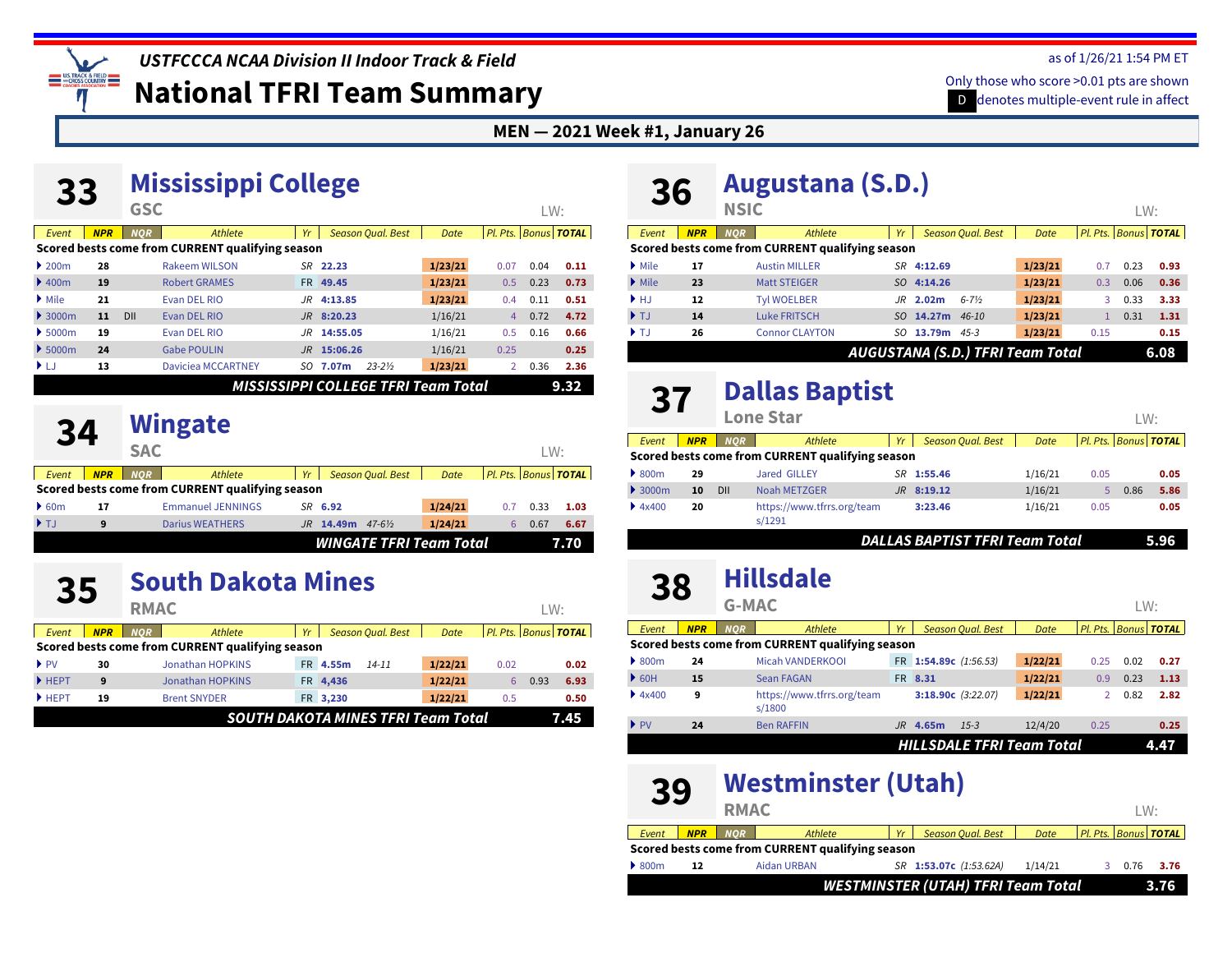as of 1/26/21 1:54 PM ET Only those who score >0.01 pts are shown

D denotes multiple-event rule in affect

**National TFRI Team Summary**

US TRACK & FIELD π

#### **MEN — 2021 Week #1, January 26**

| 40                                     |            |                              | <b>Indianapolis</b>                              |     |                       |                          |                                     |                             |      |                                      |
|----------------------------------------|------------|------------------------------|--------------------------------------------------|-----|-----------------------|--------------------------|-------------------------------------|-----------------------------|------|--------------------------------------|
|                                        |            | <b>GLVC</b>                  |                                                  |     |                       |                          |                                     |                             | LW:  |                                      |
| Event                                  | <b>NPR</b> | <b>NOR</b>                   | Athlete                                          | Yr  |                       | <b>Season Oual, Best</b> | Date                                | Pl. Pts. Bonus <b>TOTAL</b> |      |                                      |
|                                        |            |                              | Scored bests come from CURRENT qualifying season |     |                       |                          |                                     |                             |      |                                      |
| $\rightarrow$ 3000m                    | 25         |                              | <b>Jacob STAMM</b>                               |     | SR 8:29.05c (8:34.97) |                          | 1/22/21                             | 0.2                         |      | 0.20                                 |
| $\triangleright$ 60H                   | 15         |                              | <b>Ndubisi EZE</b>                               | FR. | 8.31                  |                          | 1/22/21                             | 0.9                         | 0.23 | 1.13                                 |
| $\triangleright$ 60H                   | 26         |                              | <b>Samuel DEWITT</b>                             | JR. | 8.39                  |                          | 1/22/21                             | 0.15                        | 0.01 | 0.16                                 |
| ▶ LJ                                   | 19         |                              | <b>Brady WALDEN</b>                              |     | SR 6.96m              | $22 - 10$                | 1/22/21                             | 0.5                         | 0.08 | 0.58                                 |
|                                        |            |                              |                                                  |     |                       |                          | <b>INDIANAPOLIS TFRI Team Total</b> |                             |      | 2.07                                 |
| 41                                     |            | <b>GLVC</b>                  | <b>Missouri S&amp;T</b>                          |     |                       |                          |                                     |                             | LW:  |                                      |
| Event                                  | <b>NPR</b> | <b>NOR</b>                   | Athlete                                          | Yr  |                       | <b>Season Qual. Best</b> | Date                                | Pl. Pts. Bonus TOTAL        |      |                                      |
|                                        |            |                              | Scored bests come from CURRENT qualifying season |     |                       |                          |                                     |                             |      |                                      |
| $\blacktriangleright$ T.J.             | 15         |                              | Aaron JONES                                      |     | JR 14.21m 46-7%       |                          | 1/16/21                             | 0.9                         | 0.22 | 1.12                                 |
| $\blacktriangleright$ SP               | 17         |                              | <b>Nathan SWADLEY</b>                            | .JR | 16.39m 53-91/4        |                          | 1/16/21                             | 0.7                         | 0.08 | 0.78                                 |
| $\blacktriangleright$ WT               | 29         |                              | <b>Garrett MILLER</b>                            |     | SR 17.02m 55-101/4    |                          | 1/16/21                             | 0.05                        |      | 0.05                                 |
|                                        |            |                              |                                                  |     |                       |                          | MISSOURI S&T TFRI Team Total        |                             |      | 1.96                                 |
| 42                                     |            | <b>U-Mary</b><br><b>NSIC</b> |                                                  |     |                       |                          |                                     |                             | LW:  |                                      |
| Event                                  | <b>NPR</b> | <b>NOR</b>                   | Athlete                                          | Yr  |                       | <b>Season Qual. Best</b> | Date                                | Pl. Pts. Bonus TOTAL        |      |                                      |
|                                        |            |                              | Scored bests come from CURRENT qualifying season |     |                       |                          |                                     |                             |      |                                      |
|                                        |            |                              |                                                  |     |                       |                          |                                     |                             |      |                                      |
|                                        | 20         |                              | <b>Jesse KAAS</b>                                |     |                       | JR 14:55.11 (15:04.70)   | 1/23/21                             | 0.45                        | 0.15 |                                      |
| \$5000m<br>$\blacktriangleright$ 5000m | 29         |                              | <b>Dawson STROM</b>                              | JR  |                       | 15:20.54 (15:30.40)      | 1/23/21                             | 0.05                        |      |                                      |
| $\blacktriangleright$ HJ               | 27         |                              | <b>Astley DAVIS</b>                              |     | FR 1.98m              | $6-6$                    | 1/23/21                             | 0.1                         |      |                                      |
| $\blacktriangleright$ TJ               | 16         |                              | <b>Astley DAVIS</b>                              | FR. | 14.19m                | $46 - 6\frac{3}{4}$      | 1/23/21                             | 0.8                         | 0.20 |                                      |
| $\blacktriangleright$ TJ               | 28         |                              | <b>Aaron DAVIS</b>                               |     | FR 13.77m             | 45-21⁄4                  | 1/16/21                             | 0.07                        |      | 0.60<br>0.05<br>0.10<br>1.00<br>0.07 |

| 43                                     |            | <b>RMAC</b>          | <b>MSU Denver</b>                                |    |                      |                          |                                   |                      | LW:                         |      |
|----------------------------------------|------------|----------------------|--------------------------------------------------|----|----------------------|--------------------------|-----------------------------------|----------------------|-----------------------------|------|
|                                        |            |                      |                                                  |    |                      |                          |                                   |                      |                             |      |
| Event                                  | <b>NPR</b> | <b>NOR</b>           | <b>Athlete</b>                                   | Yr |                      | <b>Season Qual. Best</b> | <b>Date</b>                       |                      | Pl. Pts. Bonus TOTAL        |      |
|                                        |            |                      | Scored bests come from CURRENT qualifying season |    |                      |                          |                                   |                      |                             |      |
| 60m                                    | 28         |                      | <b>Blaize HOLLAND</b>                            |    | JR 6.96c             | (6.92A)                  | 12/11/20                          | 0.07                 | 0.07                        | 0.14 |
| $\blacktriangleright$ 200 <sub>m</sub> | 14         |                      | <b>Blaize HOLLAND</b>                            |    | JR 22.02c            | (22.41)                  | 12/11/20                          | $\mathbf{1}$         | 0.37                        | 1.37 |
| 4x400                                  | 19         | s/27207              | https://www.tfrrs.org/team                       |    | 3:23.39c $(3:26.63)$ |                          | 12/11/20                          | 0.1                  |                             | 0.10 |
|                                        |            |                      |                                                  |    |                      |                          | <b>MSU DENVER TFRI Team Total</b> |                      |                             | 1.61 |
| 44                                     |            | <b>Wheeling</b>      |                                                  |    |                      |                          |                                   |                      |                             |      |
|                                        |            | <b>Mountain East</b> |                                                  |    |                      |                          |                                   |                      | LW:                         |      |
| Event                                  | <b>NPR</b> | <b>NOR</b>           | Athlete                                          | Yr |                      | <b>Season Qual. Best</b> | Date                              |                      | Pl. Pts. Bonus <b>TOTAL</b> |      |
|                                        |            |                      | Scored bests come from CURRENT qualifying season |    |                      |                          |                                   |                      |                             |      |
| $\triangleright$ 60H                   | 14         |                      | <b>Julian GRIFFIN</b>                            |    | FR 8.28              |                          | 1/15/21                           | 1                    | 0.32                        | 1.32 |
|                                        |            |                      |                                                  |    |                      |                          | <b>WHEELING TFRI Team Total</b>   |                      |                             | 1.32 |
|                                        |            | Walsh                |                                                  |    |                      |                          |                                   |                      |                             |      |
| 45                                     |            |                      |                                                  |    |                      |                          |                                   |                      |                             |      |
|                                        |            | <b>G-MAC</b>         |                                                  |    |                      |                          |                                   |                      | LW:                         |      |
| Event                                  | <b>NPR</b> | <b>NOR</b>           | <b>Athlete</b>                                   | Yr |                      | <b>Season Oual, Best</b> | Date                              | Pl. Pts.             | <b>Bonus TOTAL</b>          |      |
|                                        |            |                      | Scored bests come from CURRENT qualifying season |    |                      |                          |                                   |                      |                             |      |
| $\triangleright$ 60H                   | 18         |                      | Lane KNOCH                                       |    | SR 8.32              |                          | 1/15/21                           | 0.6                  | 0.20                        | 0.80 |
|                                        |            |                      |                                                  |    |                      |                          | <b>WALSH TFRI Team Total</b>      |                      |                             | 0.80 |
| 46                                     |            | <b>Mountain East</b> | <b>Glenville State</b>                           |    |                      |                          |                                   |                      | LW:                         |      |
| Event                                  | <b>NPR</b> | <b>NOR</b>           | <b>Athlete</b>                                   | Yr |                      | <b>Season Qual. Best</b> | <b>Date</b>                       | Pl. Pts. Bonus TOTAL |                             |      |
|                                        |            |                      | Scored bests come from CURRENT qualifying season |    |                      |                          |                                   |                      |                             |      |
| ▶IJ                                    | 21         |                      | <b>Javon BUTLER</b>                              |    | SR 6.95m             | $22 - 9.3/4$             | 1/23/21                           | 0.4                  | 0.05                        | 0.45 |
|                                        |            |                      |                                                  |    |                      |                          |                                   |                      |                             |      |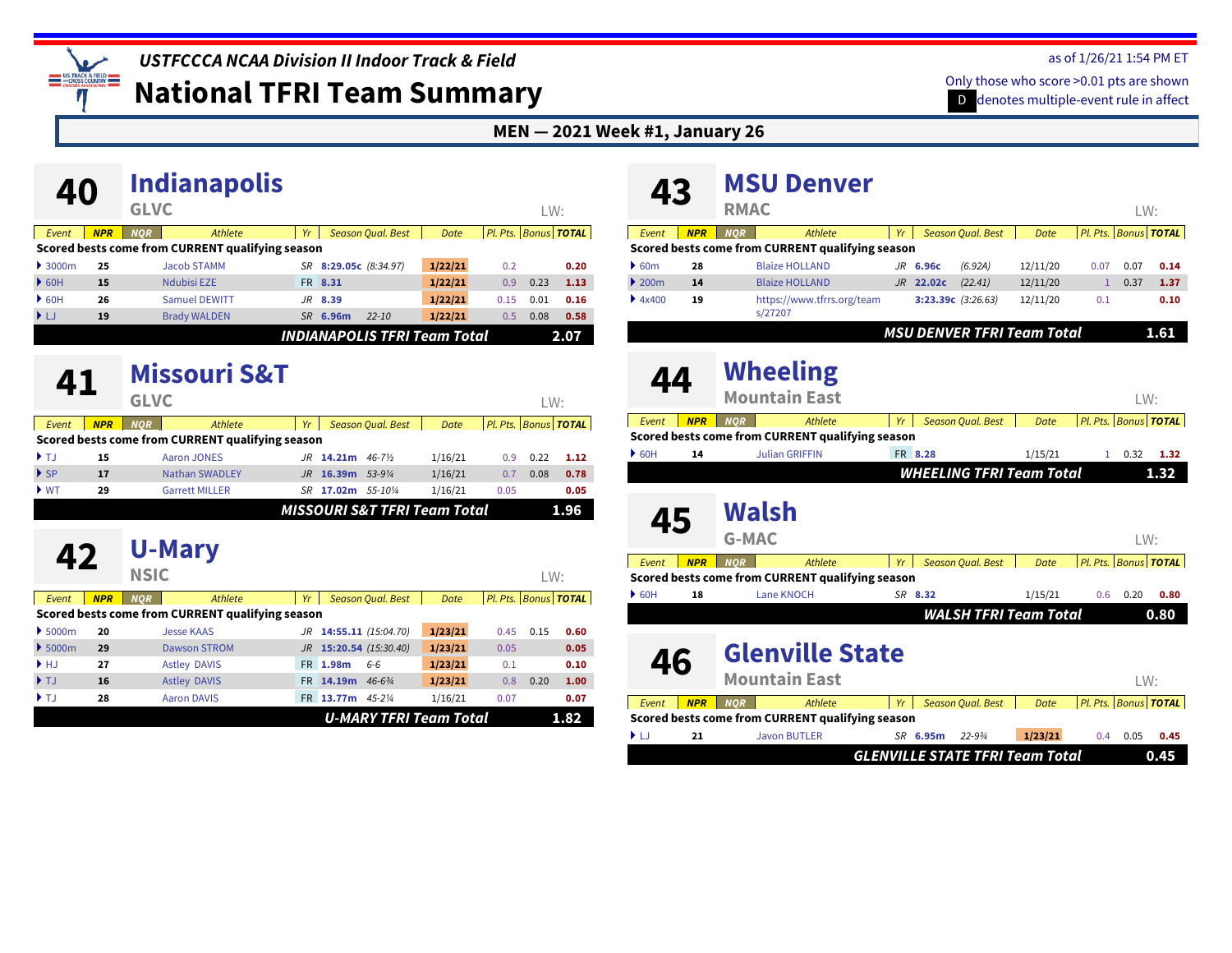*USTFCCCA NCAA Division II Indoor Track & Field*

**National TFRI Team Summary**

#### as of 1/26/21 1:54 PM ET

D denotes multiple-event rule in affect Only those who score >0.01 pts are shown

#### **MEN — 2021 Week #1, January 26**

|                            |            |              | <b>Malone</b>                                    |                                          |             |                                    |         |          |                             |                    |
|----------------------------|------------|--------------|--------------------------------------------------|------------------------------------------|-------------|------------------------------------|---------|----------|-----------------------------|--------------------|
|                            |            | <b>G-MAC</b> |                                                  |                                          |             |                                    |         |          | LW:                         |                    |
| Event                      | <b>NPR</b> | <b>NOR</b>   | Athlete                                          | Yr                                       |             | <b>Season Qual. Best</b>           | Date    |          | Pl. Pts. Bonus TOTAL        |                    |
|                            |            |              | Scored bests come from CURRENT qualifying season |                                          |             |                                    |         |          |                             |                    |
| $\bullet$ 60m              | 24         |              | <b>Tellis HORNE</b>                              |                                          | JR 6.94     |                                    | 1/15/21 | 0.25     | 0.18                        | 0.43               |
| $\rightarrow$ 5000m        | 30         |              | <b>Lucas HUBER</b>                               |                                          | SR 15:21.22 |                                    | 1/15/21 | 0.02     |                             | 0.02               |
|                            |            |              |                                                  |                                          |             | <b>MALONE TFRI Team Total</b>      |         |          |                             | 0.45               |
| 48                         |            | <b>NSIC</b>  | <b>Minot State</b>                               |                                          |             |                                    |         |          | LW:                         |                    |
| Event                      | <b>NPR</b> | <b>NOR</b>   | Athlete                                          | Yr                                       |             | <b>Season Qual. Best</b>           | Date    |          | Pl. Pts. Bonus TOTAL        |                    |
|                            |            |              | Scored bests come from CURRENT qualifying season |                                          |             |                                    |         |          |                             |                    |
|                            | 25         |              | <b>Chase TANDY</b>                               |                                          | SO 49.74c   | (50.53)                            | 1/22/21 | 0.2      | 0.08                        | 0.28               |
| $\rightarrow$ 400m         |            |              |                                                  |                                          |             |                                    |         |          |                             |                    |
|                            |            |              |                                                  |                                          |             | <b>MINOT STATE TFRI Team Total</b> |         |          |                             | 0.28               |
| 49                         |            | <b>RMAC</b>  | <b>Black Hills State</b>                         |                                          |             |                                    |         |          | LW:                         |                    |
| Event                      | <b>NPR</b> | <b>NOR</b>   | Athlete                                          | Yr                                       |             | <b>Season Qual. Best</b>           | Date    | Pl. Pts. |                             | <b>Bonus TOTAL</b> |
|                            |            |              | Scored bests come from CURRENT qualifying season |                                          |             |                                    |         |          |                             |                    |
| $\blacktriangleright$ Mile | 25         |              | <b>Keith OSOWSKI</b>                             |                                          |             | SR 4:14.46c (4:21.25A)             | 1/22/21 | 0.2      | 0.04                        | 0.24               |
|                            |            |              |                                                  | <b>BLACK HILLS STATE TFRI Team Total</b> |             |                                    |         |          |                             | 0.24               |
| 50                         |            |              | <b>Concordia-St. Paul</b>                        |                                          |             |                                    |         |          |                             |                    |
|                            |            | <b>NSIC</b>  |                                                  |                                          |             |                                    |         |          | LW:                         |                    |
| Event                      | <b>NPR</b> | <b>NOR</b>   | Athlete                                          | Yr                                       |             | <b>Season Qual. Best</b>           | Date    |          | Pl. Pts. Bonus <b>TOTAL</b> |                    |
|                            |            |              | Scored bests come from CURRENT qualifying season |                                          |             |                                    |         |          |                             |                    |
| ▶LJ                        | 28         |              | <b>Andrew JOHNSON</b>                            |                                          | SR 6.82m    | $22 - 4\frac{1}{2}$                | 1/16/21 | 0.07     |                             | 0.07               |

| NM                                     |            |            | <b>Angelo State</b><br><b>Lone Star</b>          |     |                   |                          |                                     |                | LW:  |                      |
|----------------------------------------|------------|------------|--------------------------------------------------|-----|-------------------|--------------------------|-------------------------------------|----------------|------|----------------------|
| Event                                  | <b>NPR</b> | <b>NOR</b> | Athlete                                          | Yr  |                   | <b>Season Qual. Best</b> | Date                                |                |      | Pl. Pts. Bonus TOTAL |
|                                        |            |            | Scored bests come from CURRENT qualifying season |     |                   |                          |                                     |                |      |                      |
| $\blacktriangleright$ 200 <sub>m</sub> | 20         |            | <b>Diego PETTOROSSI</b>                          | JR. | 22.08             |                          | 1/16/21                             | 0.45           | 0.23 | 0.68                 |
| $\triangleright$ 60H                   | 9          | DII        | <b>Trpimir SIROKI</b>                            | JR  | 8.20c             | (8.18A)                  | 1/16/21                             | 6              | 0.72 | 6.72                 |
| ▶ LJ                                   | 7          | DII        | <b>Trpimir SIROKI</b>                            | .JR | 7.25 <sub>m</sub> | $23 - 9\frac{1}{2}$      | 1/16/21                             | 8              | 1.10 | 9.10                 |
| $\blacktriangleright$ T.I              | 24         |            | <b>Axcel SANTANA</b>                             | JR. | 13.82m            | $4.5 - 4\frac{1}{4}$     | 1/16/21                             | 0.25           |      | 0.25                 |
| $\triangleright$ SP                    | 30         |            | <b>Cameron CROSS</b>                             | SR  | 15.38m            | $50 - 5\%$               | 1/16/21                             | 0.02           |      | 0.02                 |
| $\blacktriangleright$ WT               | 4          | DII        | <b>Decio ANDRADE</b>                             | JR  | 20.64m 67-834     |                          | 1/16/21                             | 14             | 2.29 | 16.29                |
| HEPT                                   | 8          |            | <b>Kyle LUMPKINS</b>                             | SO  | 4,549             |                          | 1/15/21                             | 7              | 1.11 | 8.11                 |
| $H$ HEPT                               | 13         |            | <b>Ryan COX</b>                                  | SO. | 3,960             |                          | 1/15/21                             | $\overline{2}$ | 0.35 | 2.35                 |
| $H$ HEPT                               | 16         |            | <b>Cade SWINBURN</b>                             |     | FR 3,708          |                          | 1/15/21                             | 0.8            | 0.05 | 0.85                 |
| HEPT                                   | 20         |            | <b>Marius LAIB</b>                               |     | SR 2,696          |                          | 1/15/21                             | 0.45           |      | 0.45                 |
|                                        |            |            |                                                  |     |                   |                          | <b>ANGELO STATE TFRI Team Total</b> |                |      | --                   |

|                                   |                |            | <u>Cal Suil-New High</u>                         |     |          |                                      |             |          |      |                    |
|-----------------------------------|----------------|------------|--------------------------------------------------|-----|----------|--------------------------------------|-------------|----------|------|--------------------|
|                                   |                | <b>SAC</b> |                                                  |     |          |                                      |             |          |      | LW:                |
| Event                             | <b>NPR</b>     | <b>NOR</b> | Athlete                                          | Yr  |          | <b>Season Oual, Best</b>             | <b>Date</b> | Pl. Pts. |      | <b>Bonus TOTAL</b> |
|                                   |                |            | Scored bests come from CURRENT qualifying season |     |          |                                      |             |          |      |                    |
| 60m                               | 13             |            | Devon MOORE                                      |     | SR 6.91  |                                      | 1/24/21     |          | 0.40 | 2.40               |
| $\triangleright$ 200 <sub>m</sub> | 10             |            | <b>Devon MOORE</b>                               |     | SR 21.90 |                                      | 1/24/21     | 5.       | 0.65 | 5.65               |
| $\blacktriangleright$ 400m        | 28             |            | Isaiah WEASBY                                    |     | FR 49.79 |                                      | 1/24/21     | 0.07     | 0.05 | 0.12               |
| HJ                                | 18             |            | <b>Shane CONNELL</b>                             |     | FR 2.00m | $6 - 6\frac{3}{4}$                   | 1/24/21     | 0.6      | 0.11 | 0.71               |
| $\blacktriangleright$ PV          | 30             |            | <b>Josh WHITAKER</b>                             | FR. | 4.55m    | $14 - 11$                            | 1/24/21     | 0.02     |      | 0.02               |
| $\blacktriangleright$ LJ          | $\overline{2}$ | DII        | <b>Joseph OREVA</b>                              | FR. | 7.50m    | $24 - 7\frac{1}{4}$                  | 1/24/21     | 18       | 2.90 | 20.90              |
|                                   |                |            |                                                  |     |          | <b>CARSON-NEWMAN TFRI Team Total</b> |             |          |      | --                 |
|                                   |                |            |                                                  |     |          |                                      |             |          |      |                    |

# **NM [Emmanuel \(Ga.\)](https://www.tfrrs.org/teams/73889) Conference Carolinas**

**NM [Carson-Newman](https://www.tfrrs.org/teams/11357)**

|                             |            | LW:        |                                                  |           |            |                                       |         |      |      |                      |
|-----------------------------|------------|------------|--------------------------------------------------|-----------|------------|---------------------------------------|---------|------|------|----------------------|
| Event                       | <b>NPR</b> | <b>NOR</b> | Athlete                                          | Yr        |            | <b>Season Qual. Best</b>              | Date    |      |      | Pl. Pts. Bonus TOTAL |
|                             |            |            | Scored bests come from CURRENT qualifying season |           |            |                                       |         |      |      |                      |
| $\triangleright$ 60m        | 27         |            | Chukwuma NNAMDI                                  |           | SO 6.95    |                                       | 1/24/21 | 0.1  | 0.11 | 0.21                 |
| 400 <sub>m</sub>            | 5.         | DII        | Sulaimane BANGURA                                |           | SR 48.41   |                                       | 1/24/21 | 12   | 1.35 | 13.35                |
| $\blacktriangleright$ 3000m | 26         |            | <b>Shane SHELAFOE</b>                            |           | SO 8:29.07 |                                       | 1/24/21 | 0.15 |      | 0.15                 |
| $\blacktriangleright$ PV    | 30         |            | <b>Tucker FLINT</b>                              | <b>FR</b> | 4.55m      | $14 - 11$                             | 1/24/21 | 0.02 |      | 0.02                 |
|                             |            |            |                                                  |           |            | <b>EMMANUEL (GA.) TFRI Team Total</b> |         |      |      | --                   |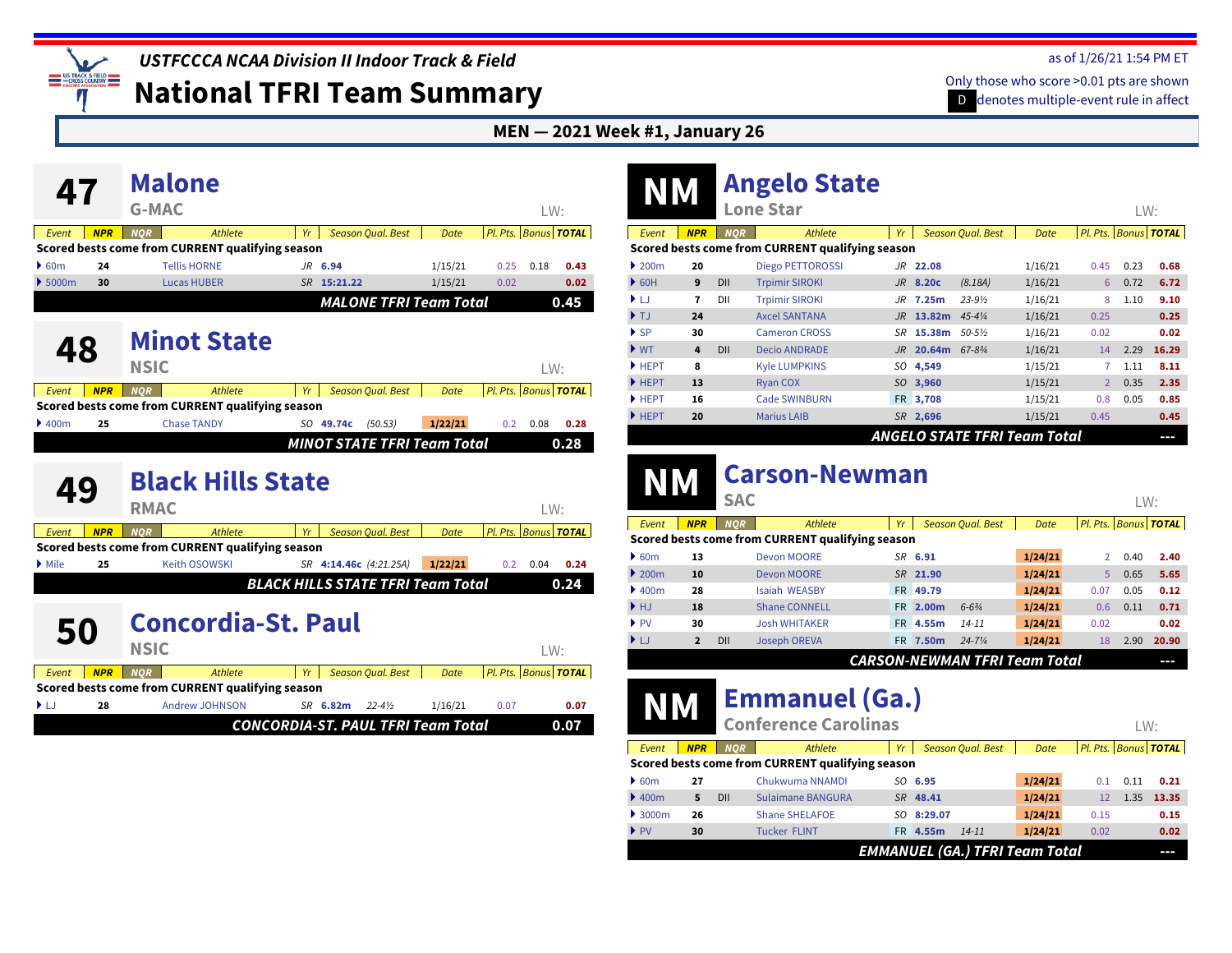*USTFCCCA NCAA Division II Indoor Track & Field*

**National TFRI Team Summary**

as of 1/26/21 1:54 PM ET

D denotes multiple-event rule in affect Only those who score >0.01 pts are shown

#### **MEN — 2021 Week #1, January 26**

| <b>NM</b>                   |                |             | <b>Illinois-Springfield</b>                      |    |                                             |             |                             |      |       |
|-----------------------------|----------------|-------------|--------------------------------------------------|----|---------------------------------------------|-------------|-----------------------------|------|-------|
|                             |                | <b>GLVC</b> |                                                  |    |                                             |             |                             | LW:  |       |
| Event                       | <b>NPR</b>     | <b>NOR</b>  | Athlete                                          | Yr | <b>Season Qual. Best</b>                    | Date        | Pl. Pts. Bonus <b>TOTAL</b> |      |       |
|                             |                |             | Scored bests come from CURRENT qualifying season |    |                                             |             |                             |      |       |
| $\blacktriangleright$ 3000m | 1              | DII         | <b>Blake JONES</b>                               |    | SO 8:08.56                                  | 1/16/21     | 20                          | 2.80 | 22.80 |
| $\blacktriangleright$ 5000m | 3              | J,C         | <b>Blake JONES</b>                               |    | SO 14:02.84                                 | 1/23/21     | 16                          | 2.87 | 18.87 |
| \$5000m                     | 12             |             | <b>Tyler PASLEY</b>                              | SR | 14:45.57                                    | 1/23/21     | 3                           | 0.46 | 3.46  |
| $\blacktriangleright$ 5000m | 26             |             | <b>Ryan JONES</b>                                |    | FR 15:15.18                                 | 1/16/21     | 0.15                        |      | 0.15  |
|                             |                |             |                                                  |    | <b>ILLINOIS-SPRINGFIELD TFRI Team Total</b> |             |                             |      | ŀ     |
| <b>NM</b>                   |                |             | Lincoln (Mo.)                                    |    |                                             |             |                             |      |       |
|                             |                | <b>MIAA</b> |                                                  |    |                                             |             |                             | LW:  |       |
| Event                       | <b>NPR</b>     | <b>NOR</b>  | Athlete                                          | Yr | <b>Season Qual. Best</b>                    | <b>Date</b> | Pl. Pts. Bonus TOTAL        |      |       |
|                             |                |             | Scored bests come from CURRENT qualifying season |    |                                             |             |                             |      |       |
| ÞЫ                          | 4              | DII         | <b>Kizan DAVID</b>                               |    | SR 7.34m<br>$24 - 1$                        | 1/16/21     | 14                          | 1.70 | 15.70 |
| ) TJ                        | 5              | DII         | <b>Kizan DAVID</b>                               |    | 48-103/4<br>SR 14.90m                       | 1/22/21     | 12                          | 1.79 | 13.79 |
|                             |                |             |                                                  |    | LINCOLN (MO.) TFRI Team Total               |             |                             |      | --    |
| <b>NM</b>                   |                |             | <b>Missouri Western</b>                          |    |                                             |             |                             |      |       |
|                             |                | <b>MIAA</b> |                                                  |    |                                             |             |                             | LW:  |       |
| Event                       | <b>NPR</b>     | <b>NOR</b>  | Athlete                                          | Yr | <b>Season Qual. Best</b>                    | Date        | Pl. Pts. Bonus TOTAL        |      |       |
|                             |                |             | Scored bests come from CURRENT qualifying season |    |                                             |             |                             |      |       |
| $\triangleright$ DMR        | 4              |             | https://www.tfrrs.org/team<br>s/95066            |    | 11:01.26                                    | 1/22/21     | 11                          |      | 11.00 |
| $\blacktriangleright$ SP    | $\overline{7}$ | DII         | <b>Jordan GARR</b>                               |    | SR 17.28m 56-8½                             | 1/16/21     | 8                           | 0.85 | 8.85  |
|                             |                |             |                                                  |    | <b>MISSOURI WESTERN TFRI Team Total</b>     |             |                             |      | ---   |
|                             |                |             |                                                  |    |                                             |             |                             |      |       |

|                            |            | <b>GAC</b> | <b>Oklahoma Baptist</b>                          |           |           |                                         |         |               | LW:  |                          |
|----------------------------|------------|------------|--------------------------------------------------|-----------|-----------|-----------------------------------------|---------|---------------|------|--------------------------|
| Event                      | <b>NPR</b> | <b>NOR</b> | Athlete                                          | Yr        |           | <b>Season Qual. Best</b>                | Date    |               |      | Pl. Pts.   Bonus   TOTAL |
|                            |            |            | Scored bests come from CURRENT qualifying season |           |           |                                         |         |               |      |                          |
| 60m                        | 13         |            | Mahcoe SMITH                                     |           | $JR$ 6.91 |                                         | 1/14/21 | $\mathcal{P}$ | 0.40 | 2.40                     |
| $\blacktriangleright$ 400m | 6          |            | <b>Shirvante KNAULS</b>                          |           | SR 48.57  |                                         | 1/16/21 | 10            | 1.11 | 11.11                    |
| $\blacktriangleright$ 400m | 9          |            | <b>Jax HOLLAND</b>                               | SO        | 48.90     |                                         | 1/16/21 | 6             | 0.76 | 6.76                     |
| $\triangleright$ 60H       | 24         |            | Michael WARD                                     |           | FR 8.38   |                                         | 1/14/21 | 0.25          | 0.04 | 0.29                     |
| 4x400                      | 4          | DII        | https://www.tfrrs.org/team<br>s/1876             |           | 3:15.36   |                                         | 1/16/21 | 11            | 2.10 | 13.10                    |
| HJ                         | 27         |            | <b>Nathaniel WORLEY</b>                          | <b>SR</b> | 1.98m     | $6-6$                                   | 1/14/21 | 0.1           |      | 0.10                     |
|                            |            |            |                                                  |           |           | <b>OKLAHOMA BAPTIST TFRI Team Total</b> |         |               |      | --                       |

|                        |            | <b>Saginaw Valley State</b><br><b>GLIAC</b> |                                                  |     |                                             |         |          |      |                    |  |  |
|------------------------|------------|---------------------------------------------|--------------------------------------------------|-----|---------------------------------------------|---------|----------|------|--------------------|--|--|
| Event                  | <b>NPR</b> | <b>NOR</b>                                  | Athlete                                          | Yr  | <b>Season Oual, Best</b>                    | Date    | Pl. Pts. |      | <b>Bonus TOTAL</b> |  |  |
|                        |            |                                             | Scored bests come from CURRENT qualifying season |     |                                             |         |          |      |                    |  |  |
| 60m                    | 30         |                                             | <b>Trevor CULPEPPER</b>                          |     | FR 6.97                                     | 1/15/21 | 0.02     | 0.04 | 0.06               |  |  |
| $\triangleright$ Mile  | 12         |                                             | <b>CarLee STIMPFEL</b>                           |     | SO 4:11.46                                  | 1/22/21 | 3        | 0.46 | 3.46               |  |  |
| $\triangleright$ 3000m | 30         |                                             | <b>CarLee STIMPFEL</b>                           | SO. | 8:31.29                                     | 1/22/21 | 0.02     |      | 0.02               |  |  |
|                        |            |                                             |                                                  |     | <b>SAGINAW VALLEY STATE TFRI Team Total</b> |         |          |      | --                 |  |  |
|                        |            |                                             | --                                               |     |                                             |         |          |      |                    |  |  |

| NM                        |            |                              | <b>Savannah State</b><br><b>Independents</b>     |     |                   |                                       |         |      | LW:  |                          |
|---------------------------|------------|------------------------------|--------------------------------------------------|-----|-------------------|---------------------------------------|---------|------|------|--------------------------|
| Event                     | <b>NPR</b> | <b>NOR</b>                   | Athlete                                          | Yr  |                   | <b>Season Qual. Best</b>              | Date    |      |      | Pl. Pts.   Bonus   TOTAL |
|                           |            |                              | Scored bests come from CURRENT qualifying season |     |                   |                                       |         |      |      |                          |
| $\triangleright$ 60H      | 24         |                              | Darryl WILTZ                                     |     | SO 8.38           |                                       | 1/16/21 | 0.25 | 0.04 | 0.29                     |
|                           |            |                              |                                                  |     |                   | <b>SAVANNAH STATE TFRI Team Total</b> |         |      |      | --                       |
| NM                        |            | <b>Shorter</b><br><b>GSC</b> |                                                  |     |                   |                                       |         |      | LW:  |                          |
| Event                     | <b>NPR</b> | <b>NOR</b>                   | Athlete                                          | Yr  |                   | <b>Season Qual. Best</b>              | Date    |      |      | Pl. Pts.   Bonus   TOTAL |
|                           |            |                              | Scored bests come from CURRENT qualifying season |     |                   |                                       |         |      |      |                          |
| $\triangleright$ 60m      | 8          |                              | <b>Kevin TURNER</b>                              | SO. | 6.88              |                                       | 1/16/21 |      | 0.63 | 7.63                     |
| $\blacktriangleright$ T.I | 30         |                              | <b>Kyah PLUMMER</b>                              | FR. | 13.75m $45 - 1\%$ |                                       | 1/16/21 | 0.02 |      | 0.02                     |
|                           |            |                              |                                                  |     |                   | <b>SHORTER TFRI Team Total</b>        |         |      |      | ---                      |